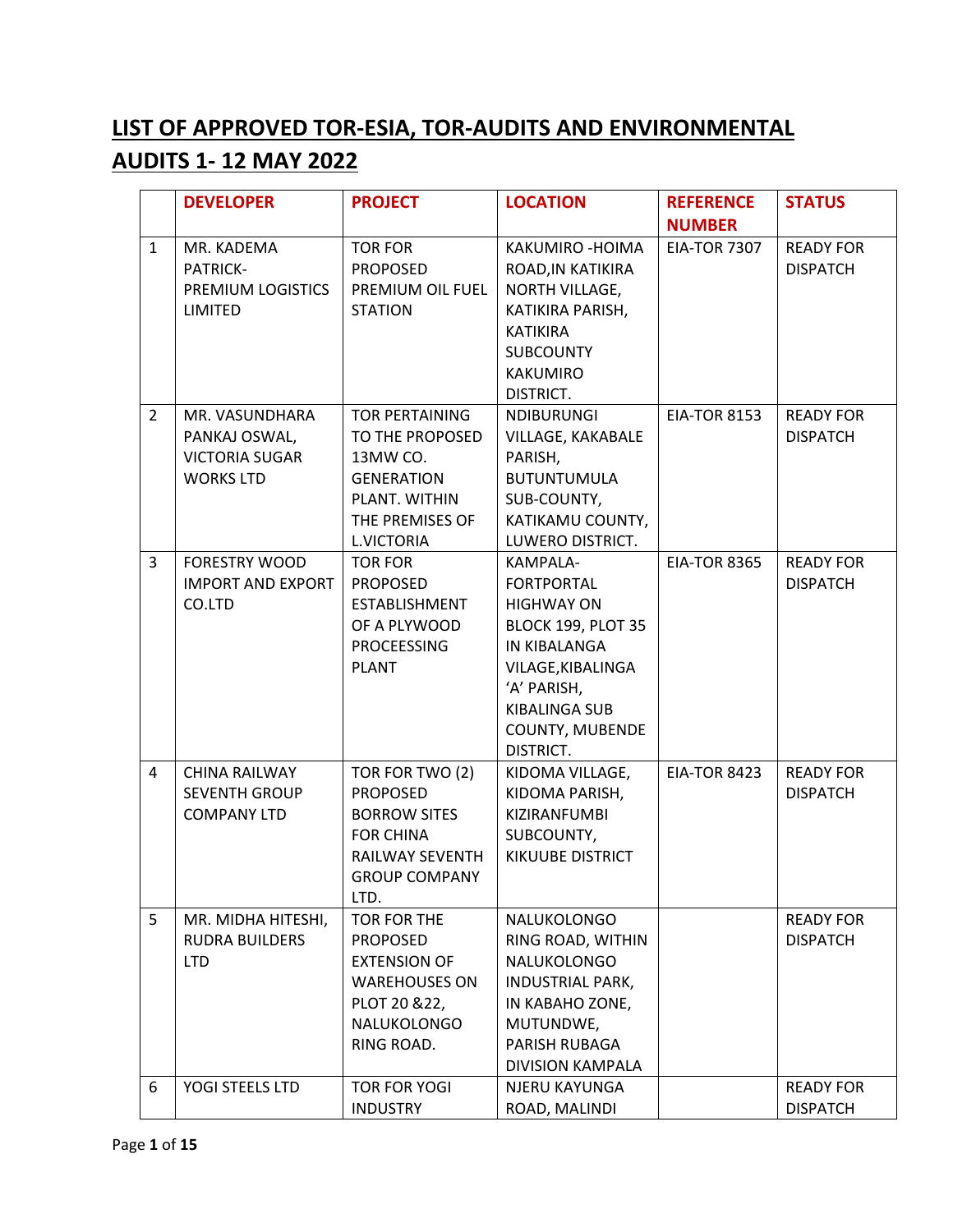|                |                                                                                                             |                                                                                                                        | VILLAGE, BUIKWE<br>DISTRICT.                                                                                                                        |                     |                                     |
|----------------|-------------------------------------------------------------------------------------------------------------|------------------------------------------------------------------------------------------------------------------------|-----------------------------------------------------------------------------------------------------------------------------------------------------|---------------------|-------------------------------------|
| $\overline{7}$ | <b>HAOFU COMPANY</b><br><b>LTD</b>                                                                          | <b>TOR FOR STEEL</b><br><b>PROCEESSING</b><br>PLANT ON BLOCK<br>216, PLOT 575.                                         | NKOOWE VILLAGE,<br>KALITA PARISH,<br><b>MEMDE SUB-</b><br>COUNTY, WAKISO<br><b>DISTRICT</b>                                                         | <b>EIA TOR 6287</b> | <b>READY FOR</b><br><b>DISPATCH</b> |
| 8              | MR. YUSUF<br>PATANWALA,<br>AL MASS<br><b>MANUFACTURERS</b><br>$(U)$ LTD                                     | <b>TOR FOR AL MASS</b><br>LIQUWFIED<br>PETROLEUM GAS<br><b>FILLING FACILITY</b><br>ON PLOTS 2285,<br><b>BLOCK 246.</b> | <b>BUKASA VILLAGE,</b><br><b>MAKINDYE DIVISION</b><br><b>KAMPALA CAPITAL</b><br>CITY.                                                               |                     | <b>READY FOR</b><br><b>DISPATCH</b> |
| 9              | MR. MICHEAL<br>MUGARURA,<br><b>NTEGYE GENERAL</b><br><b>ENTRERPRISES LTD</b>                                | TOR FOR THE<br>PROPOSED SET<br>PETROLEUM<br><b>STATION OUTLET</b>                                                      | <b>RUKUNGIRI-</b><br><b>ISHASHA ROAD IN</b><br>SAMARIA CELL,<br>WESTERN WARD,<br><b>NYAMIRAMA TOWN</b><br>COUNCIL,<br>KANUNGU DISTRICT.             |                     | <b>READY FOR</b><br><b>DISPATCH</b> |
| 10             | MR. ABITEKANIZA<br><b>FRANK SCHOLARSHIP</b><br><b>ATEXXIL</b><br><b>INVESTMENTS LTD -</b><br><b>MASINDI</b> | TOR FOR THE<br>PROPOSED SET UP<br>PETROLEUM<br><b>STATION OUTLET</b>                                                   | MASINDI - HOIMA<br>ROAD IN IKOBA<br><b>VILLAGE, BIKONZI</b><br>PARISH, BIKONZI<br>SUB COUNTY,<br><b>BUJENJE COUNTY,</b><br>MASINDI DISTRICT.        |                     | <b>READY FOR</b><br><b>DISPATCH</b> |
| 11             | <b>EISHA INDUSTRIES</b><br><b>LTD</b>                                                                       | TOR FOR THE<br><b>MATTRESS</b><br><b>MANUFACTURING</b><br><b>FACTORY</b>                                               | PLOT 217, BLOCK<br>113, NAMANVE<br>INDUSTRIAL AREA,<br>KOLO- BUWANYI<br>VILLAGE, GOMA<br>DIVISION, MUKONO<br>MUNICIPALITY,<br><b>MUKONO DISTICT</b> | <b>EIA TOR 8416</b> | <b>READY FOR</b><br><b>DISPATCH</b> |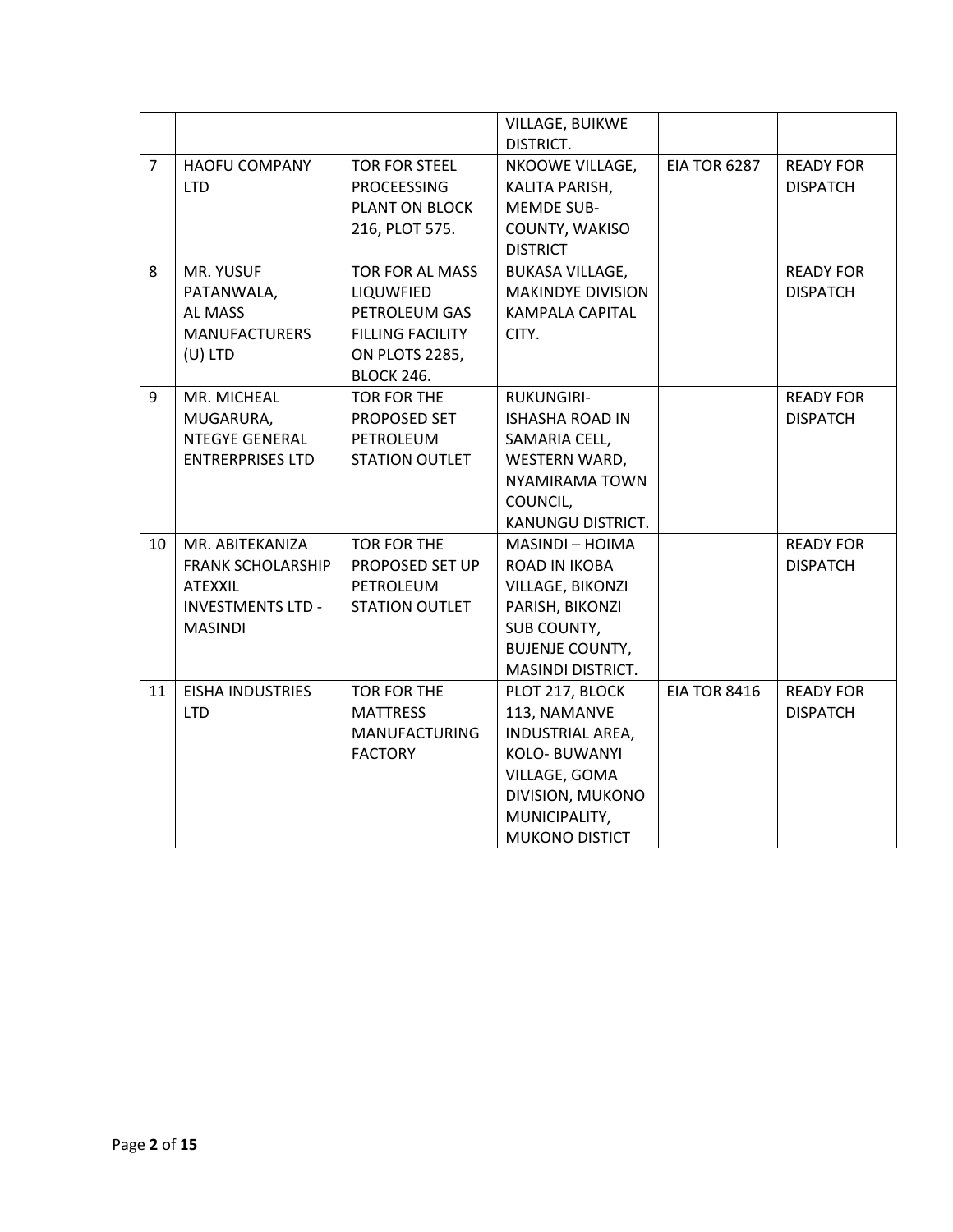# **1.1 TORS FOR AUDITS**

| SN             | <b>DEVELOPER</b>                                                          | <b>PROJECT</b>                                                                                                                                     | <b>LOCATION</b>                                                                                                                                   | <b>REFERANCE</b><br><b>NUMBER</b> | <b>STATUS</b>                       |
|----------------|---------------------------------------------------------------------------|----------------------------------------------------------------------------------------------------------------------------------------------------|---------------------------------------------------------------------------------------------------------------------------------------------------|-----------------------------------|-------------------------------------|
| $\mathbf{1}$   | <b>TOWFIIQ OIL COMPANY</b><br><b>LTD</b>                                  | <b>TOWFIIQ FUEL</b><br><b>FILLING STATION</b><br><b>LOCATED ON PLOT</b><br>4643, BLOCK 234,                                                        | <b>NAMBOOLE</b><br>CIRCULAR ROAD,<br>KIREKA-B CELL,<br>KIREKA WARD,<br><b>NAMUGONGO</b><br>DIVISION, KIRA<br><b>MUNICIPAL</b><br>COUNCIL, WAKISO. | <b>EA-TOR 2760</b>                | <b>READY FOR</b><br><b>DISPATCH</b> |
| $\overline{2}$ | MR. ABDIRAHMAN<br>HUSSEIN SHIRE.<br>SHIRE PETROLEUM<br><b>COMPANY LTD</b> | <b>TOR FOR AUDITS</b><br>OF TWO (2) SHIRE<br><b>FUEL STATIONS</b>                                                                                  | <b>WAKISO AND</b><br><b>TORORO DISTRICTS</b>                                                                                                      |                                   | <b>READY FOR</b><br><b>DISPATCH</b> |
| 3              | MR. MOHAMED AHMED<br>SHEEQ.<br>LUQMAN PETROLEUM<br><b>LTD</b>             | <b>TOR AUDIT FOR</b><br>LUQMAN FUEL<br><b>STATION</b>                                                                                              | KAMPALA - GULU<br>ROAD, IN BWAISE-<br>II VILLAGE,<br><b>KAWEMPE SOUTH</b><br>PARISH, KAWEMPE<br>DIDVION KAMPALA<br><b>CAPITAL CITY</b>            |                                   | <b>READY FOR</b><br><b>DISPATCH</b> |
| 4              | <b>G DAS INDUSTRIES LTD</b>                                               | TOR AUDIT TO THE<br><b>OPERATIONS OF</b><br>ALUMINIUM<br>RECYCLING PLANT,<br>ON PLOTS 501 AND<br>502                                               | NJERU WEST<br>WARD, NJERU<br><b>MUNICIPAL</b><br>COUNCIL, BUIKWE<br><b>DISTRICT</b>                                                               | <b>EATOR 2786</b>                 | <b>READY FOR</b><br><b>DISPATCH</b> |
| 5              | AFROPLAST ENTERPRISES<br><b>LTD</b>                                       | TOR AUDIT TO THE<br><b>OPERATIONS OF</b><br>THE PLASTIC<br><b>CONTAINERS</b><br><b>MANUFACTURING</b><br>PLANT, PORTBELL<br>ROAD, ON PLOT<br>18-33. | <b>LUZIRA TRADING</b><br>CENTRE, NAKAWA<br>DIVISION,<br><b>KAMPALA CAPITAL</b><br>CITY.                                                           |                                   | <b>READY FOR</b><br><b>DISPTACH</b> |
| 6              | <b>GALAXY MANAGEMENT</b><br>AND CONSULTANCY<br><b>SERVICES LTD</b>        | <b>TOR AUDIT FOR</b><br>SAND MINING ON<br>PLOT 20, BLOCK<br>338.                                                                                   | NTINZI VILLAGE,<br>NABYEWANGA<br>PARISH, NKOZI<br>SUB-COUNTY,<br><b>MPIGI DISTRICT</b>                                                            | <b>EATOR 2832</b>                 | <b>READY FOR</b><br><b>DISPTACH</b> |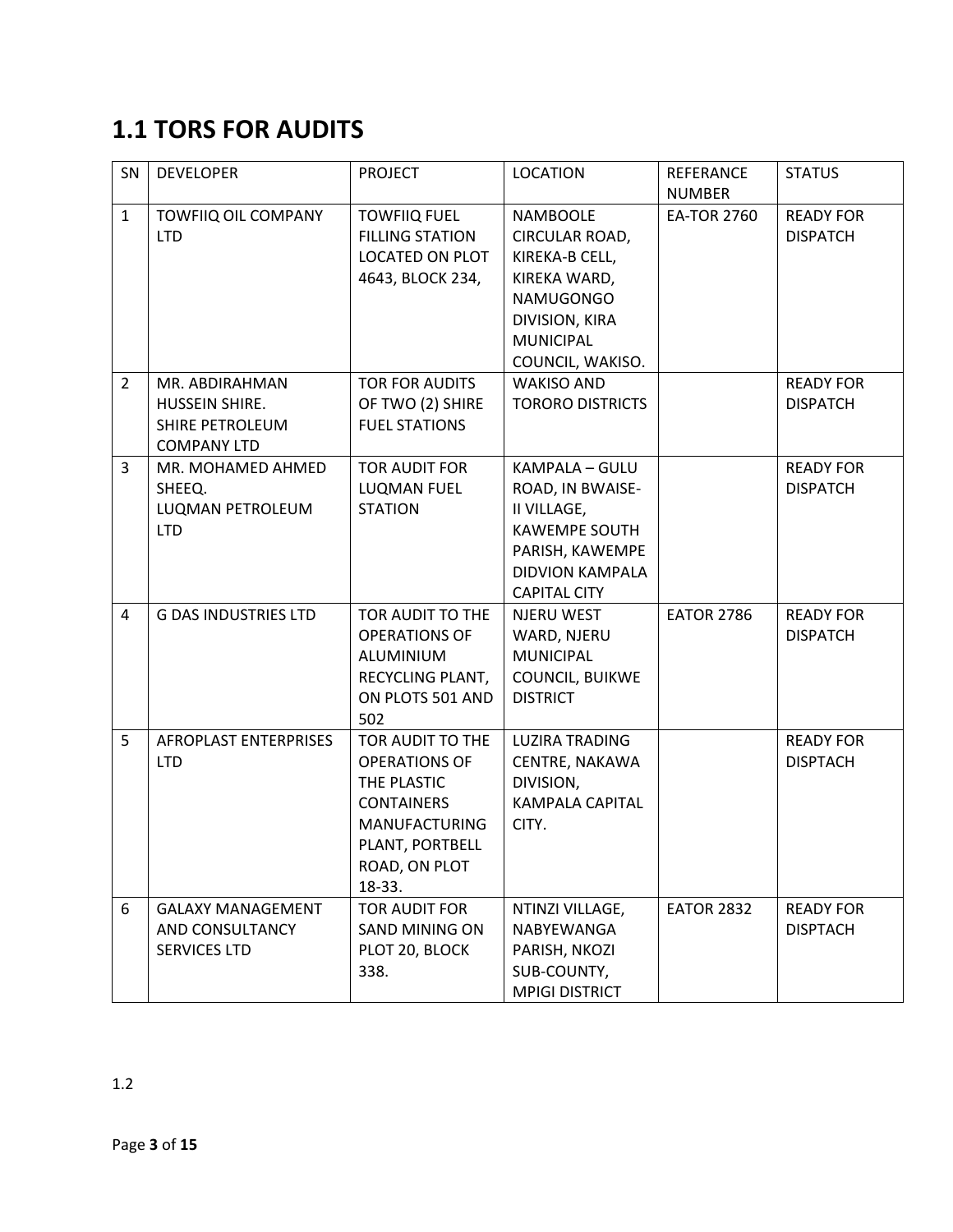| SN             | <b>DEVELOPER</b>           | <b>PROJECT</b>          | <b>LOCATION</b>         | <b>REFERANCE</b> | <b>STATUS</b>    |
|----------------|----------------------------|-------------------------|-------------------------|------------------|------------------|
|                |                            |                         |                         | <b>NUMBER</b>    |                  |
| $\mathbf{1}$   | ATC UGANDA LTD             | <b>AUDIT REPORT FOR</b> | LWANDA VILLAGE,         | EA 10801         | <b>READY FOR</b> |
|                |                            | BTS, SITE               | KISIMURA PARISH,        |                  | <b>PAYMENT</b>   |
|                |                            | ID.606190               | <b>KAPEEKA SUB</b>      |                  |                  |
|                |                            |                         | COUNTY,                 |                  |                  |
|                |                            |                         | <b>NAKASEKE</b>         |                  |                  |
|                |                            |                         | <b>DISTRICT</b>         |                  |                  |
| $\overline{2}$ | <b>LAKE BOUNTY LTD</b>     | <b>AUDIT REPORT FOR</b> | <b>PLOT M 245,</b>      | EA 10508         | <b>READY FOR</b> |
|                | <b>FISH PROCESSING AND</b> | THE OPERATIONS          | <b>NTINDA</b>           |                  | <b>PAYMENT</b>   |
|                | <b>EXPORT FACTORY</b>      | OF LAKE BOUNTY          | <b>INDUSTRIAL AREA,</b> |                  |                  |
|                |                            | <b>LTD</b>              | NAKAWA DIVISION,        |                  |                  |
|                |                            |                         | <b>KAMPALA DISTRICT</b> |                  |                  |
| 3              | ATC UGANDA LTD             | <b>COMPLIANCE</b>       | KATETE VILLAGE,         | EA-10969         | <b>READY FOR</b> |
|                |                            | <b>AUDIT REPORT FOR</b> | <b>BUKANDULA</b>        |                  | <b>PAYMENT</b>   |
|                |                            | THE OPERATIONS          | PARISH,                 |                  |                  |
|                |                            | OF KABULASOKE           | <b>KABULASOKE SUB-</b>  |                  |                  |
|                |                            | BTS (SITE ID:           | <b>COUNTY GOMBA</b>     |                  |                  |
|                |                            | 605421)                 | DISTRICT.               |                  |                  |
| 4              | MR. LWANYANGA              | AUDIT REPORT FOR        | MITYANA-                |                  | <b>READY FOR</b> |
|                | VINCENT.                   | <b>JOSKASS MITYANA</b>  | <b>MUBENDE</b>          |                  | <b>PAYMENT</b>   |
|                | <b>JOSKASS ASSOCIATED</b>  | <b>SERVICE STATION</b>  | <b>HIGHWAY IN</b>       |                  |                  |
|                | <b>INDUSTRIES LTD</b>      |                         | <b>BUSWABULONGO</b>     |                  |                  |
|                |                            |                         | CELL, NORTH             |                  |                  |
|                |                            |                         | WARD, BUSIMBI           |                  |                  |
|                |                            |                         | <b>DIVSION MITYANA</b>  |                  |                  |
|                |                            |                         | MUNICIPALITY,           |                  |                  |
|                |                            |                         | MITYANA DISTRICT.       |                  |                  |

### **1.0 TORS FOR ESIA**

|    | <b>DEVELOPER</b>       | <b>PROJECT</b>       | <b>LOCATION</b>    | <b>REFERENCE</b> | <b>STATUS</b>     |
|----|------------------------|----------------------|--------------------|------------------|-------------------|
|    |                        |                      |                    | <b>NUMBER</b>    |                   |
| 12 | <b>MIVAN</b>           | <b>TOR FOR</b>       | <b>WALUKUBA-</b>   |                  | <b>DISPATCHED</b> |
|    | <b>INVESTMENTS LTD</b> | <b>PROPOSED FUEL</b> | MASESE ROAD,       |                  |                   |
|    |                        | <b>SERVICE</b>       | PLOT 50, STEEL     |                  |                   |
|    |                        | <b>STATION</b>       | CELL, WALUKUBA     |                  |                   |
|    |                        |                      | EAST WARD, JINJA   |                  |                   |
|    |                        |                      | SOUTH DIVISION,    |                  |                   |
|    |                        |                      | <b>JINJA CITY</b>  |                  |                   |
| 13 | <b>NSHEIJA YASIN</b>   | <b>TOR FOR</b>       | KAMWENGE-FORT      |                  | <b>DISPATCHED</b> |
|    | KABUGUMU               | <b>PROPOSED</b>      | PORTAL HIGHWAY,    |                  |                   |
|    |                        | <b>NKYADO FUEL</b>   | NSORORA CELL,      |                  |                   |
|    |                        | <b>SERVICE</b>       | <b>KABURAISOKE</b> |                  |                   |
|    |                        | <b>STATION</b>       | WARD,              |                  |                   |
|    |                        |                      | <b>KAMWENGE</b>    |                  |                   |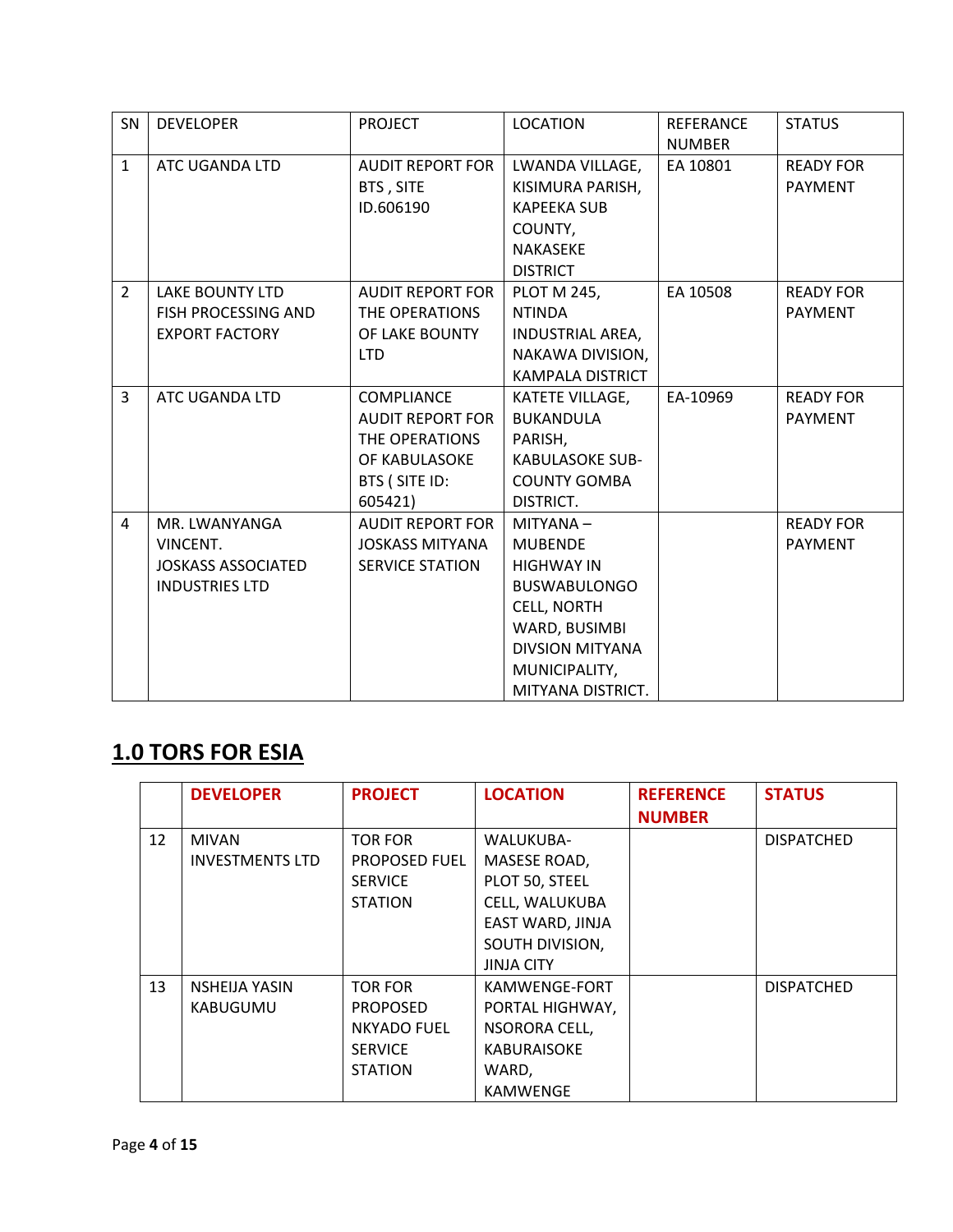|    |                         |                     | TOWN COUNCIL,          |                    |                   |
|----|-------------------------|---------------------|------------------------|--------------------|-------------------|
|    |                         |                     | KIBALE COUNTY,         |                    |                   |
|    |                         |                     | <b>KAMWENGE</b>        |                    |                   |
|    |                         |                     | <b>DISTRICT</b>        |                    |                   |
| 14 | <b>MWOROZI DEUS</b>     | <b>TOR FOR ESIA</b> | <b>ALONG ISINGIRO-</b> | EIATOR 8445        | <b>DISPATCHED</b> |
|    |                         | FOR DANIELIVA       | KIKAGATI ROAD          |                    |                   |
|    |                         | <b>FUEL STATION</b> | <b>WITHIN ITAMA</b>    |                    |                   |
|    |                         |                     | CELLL, KIKAGATE        |                    |                   |
|    |                         |                     | WARD, KIKAGATE         |                    |                   |
|    |                         |                     | TOWN COUNCIL,          |                    |                   |
|    |                         |                     | <b>ISINGIRO SOUTH</b>  |                    |                   |
|    |                         |                     | COUNTY, ISINGIRO       |                    |                   |
|    |                         |                     | <b>DISTRICT</b>        |                    |                   |
| 15 | <b>TENDO BAKERY</b>     | <b>TOR FOR ESIA</b> | <b>ALONG KATETE-</b>   |                    | <b>DISPATCHED</b> |
|    | <b>LIMITED</b>          | <b>FOR THE</b>      | KARUGANGAMA            |                    |                   |
|    |                         | <b>PROPOSED</b>     | ROAD,                  |                    |                   |
|    |                         | <b>TENDO KATETE</b> | RWEMIRINZI CELL,       |                    |                   |
|    |                         | <b>FUEL STATION</b> | KATETE WARD,           |                    |                   |
|    |                         |                     | <b>MBARARA SOUTH</b>   |                    |                   |
|    |                         |                     | DIVISION,              |                    |                   |
|    |                         |                     | <b>MBARARA CITY</b>    |                    |                   |
| 16 | <b>TWIN BROTHERS</b>    | <b>TOR FOR ESIA</b> | 35KMS ON LIRA-         | EIATOR 7278        | <b>DISPATCHED</b> |
|    | <b>LIMITED</b>          | FOR REVAMP &        | APAC ROAD,             |                    |                   |
|    |                         | <b>UPGRADING OF</b> | <b>ADUKU TOWN</b>      |                    |                   |
|    |                         | <b>ADUKU COTTON</b> | COUNCIL, KWANIA        |                    |                   |
|    |                         | <b>GINNERY</b>      | <b>DISTRICT</b>        |                    |                   |
| 17 | <b>INTERCITY HEALTH</b> | TOR FOR ESIA        | <b>ALONG</b>           | <b>EIATOR 8101</b> | <b>DISPATCHED</b> |
|    | <b>ACCESS LIMITED</b>   | FOR PROPOSED        | BALINTUMA ROAD,        |                    |                   |
|    |                         | <b>HOSPITAL</b>     | <b>BLOCK 10, PLOT</b>  |                    |                   |
|    |                         |                     | 458, NAMIREMBE         |                    |                   |
|    |                         |                     | WARD, RUBAGA           |                    |                   |
|    |                         |                     | DIVISION,              |                    |                   |
|    |                         |                     | <b>KAMPALA CAPITAL</b> |                    |                   |
|    |                         |                     | <b>CITY</b>            |                    |                   |
| 18 | <b>TWIN BROTHERS</b>    | TOR FOR ESIA        | PLOTS 12, 14, 16,      | EIATOR 7348        | <b>DISPATCHED</b> |
|    | <b>LIMITED</b>          | FOR REVAMP &        | 18, 20, 22             |                    |                   |
|    |                         | <b>UPGRADING OF</b> | <b>CLEMENT OLYAK</b>   |                    |                   |
|    |                         | THE OIL MILL        | ROAD, LIRA CITY        |                    |                   |
| 19 | <b>TEAM AND TEAM</b>    | <b>TOR FOR</b>      | KAYUNGA-BBALE          |                    | <b>DISPATCHED</b> |
|    | <b>SERVICES LTD</b>     | <b>PROPOSED</b>     | ROAD, KITWE EAST       |                    |                   |
|    |                         | <b>APOLLO FUEL</b>  | VILLAGE,               |                    |                   |
|    |                         | <b>SERVICE</b>      | KANYWERO               |                    |                   |
|    |                         | <b>STATION</b>      | PARISH, KAYONZA        |                    |                   |
|    |                         |                     | SUB-COUNTY,            |                    |                   |
|    |                         |                     | KAYUNGA DISTRICT       |                    |                   |
| 20 | HAJJI YASSIN ISMAIL     | TOR FOR ESIA        | PLOT 349 & 2964,       | EIATOR 8018        | <b>DISPATCHED</b> |
|    | <b>RAMADHAN &amp;</b>   | FOR PLASTIC         | <b>NANGABO</b>         |                    |                   |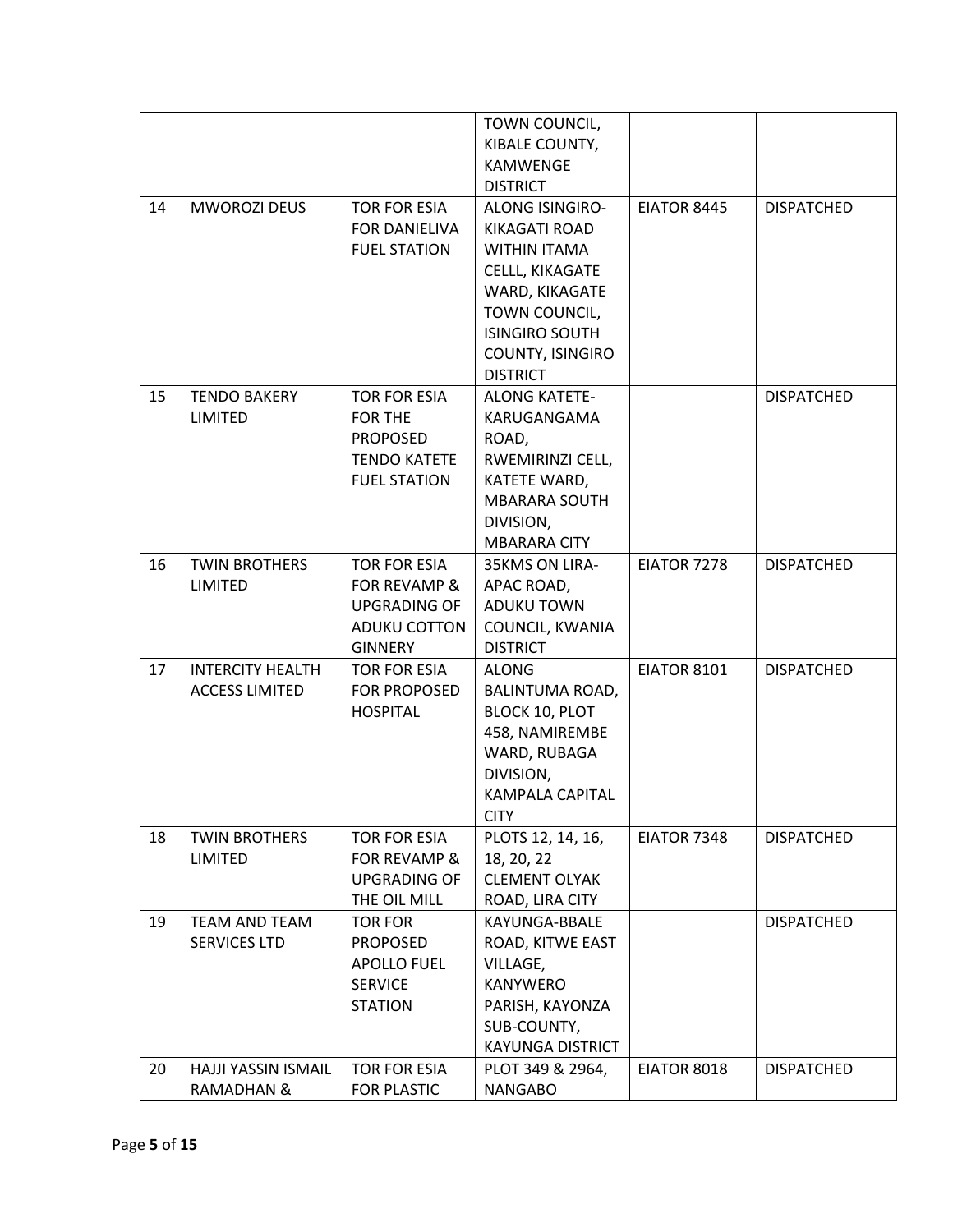|    | HAJJAT HAWA             | <b>MANUFACTURI</b>      | VILLAGE,                |                    |                   |
|----|-------------------------|-------------------------|-------------------------|--------------------|-------------------|
|    | MUWANGA                 | NG &                    | NANGABO PARISH,         |                    |                   |
|    | <b>NAKIMBUGWE</b>       | <b>RECYCLING</b>        | <b>KASANGATI TOWN</b>   |                    |                   |
|    |                         | <b>PLANT</b>            | COUNCIL, WAKISO         |                    |                   |
|    |                         |                         | <b>DISTRICT</b>         |                    |                   |
| 21 | <b>HE CHUANG</b>        | TOR FOR ESIA            | <b>PLOT 673,</b>        | EIATOR 8239        | <b>DISPATCHED</b> |
|    | <b>INDUSTRIES</b>       | <b>FOR PROPOSED</b>     | KAMPALA                 |                    |                   |
|    |                         | PLASTIC WASTE           | <b>INDUSTRIAL AND</b>   |                    |                   |
|    |                         | RECYCLING,              | <b>BUSINESS PARK</b>    |                    |                   |
|    |                         | <b>WOVEN BAGS &amp;</b> | NAMANVE, KIREKU         |                    |                   |
|    |                         | <b>PLASTIC</b>          | CELL,                   |                    |                   |
|    |                         | <b>PRODUCTS</b>         | <b>BWEYOGERERE</b>      |                    |                   |
|    |                         |                         | ZONE, KIRA              |                    |                   |
|    |                         |                         | MUNICIPALITY,           |                    |                   |
|    |                         |                         | <b>WAKISO DISTRICT</b>  |                    |                   |
| 22 | <b>MINISTRY OF</b>      | TOR FOR ESIA            | <b>BITSYA AND</b>       | EIATOR 8458        | <b>DISPATCHED</b> |
|    | <b>WATER AND</b>        | FOR PROPOSED            | <b>KURUNGU SUB-</b>     |                    |                   |
|    | <b>ENVIRONMENT</b>      | <b>CONSTRUCTION</b>     | COUNTIES,               |                    |                   |
|    |                         | OF BITSYA               | <b>BUHWEJU DISTRICT</b> |                    |                   |
|    |                         | <b>WATER SUPPLY</b>     |                         |                    |                   |
|    |                         | <b>AND</b>              |                         |                    |                   |
|    |                         | SANITATION              |                         |                    |                   |
|    |                         | SYSTEM                  |                         |                    |                   |
| 23 | CHINA RAILWAY           | TOR FOR ESIA            | <b>JUPAMARINDI</b>      |                    | <b>DISPATCHED</b> |
|    | 18 <sup>TH</sup> BUREAU | FOR PROPOSED            | VILLAGE, OLAGO          |                    |                   |
|    | <b>GROUP COMPANY</b>    | <b>ASPHALT &amp;</b>    | <b>NORTH PARISH,</b>    |                    |                   |
|    | LIMITED                 | PRECAST                 | PADWOT SUB              |                    |                   |
|    |                         | <b>CONCRETE</b>         | <b>COUNTY, PADYERE</b>  |                    |                   |
|    |                         | <b>PLANT</b>            | <b>COUNTY, NEBBI</b>    |                    |                   |
|    |                         |                         | <b>DISTRICT</b>         |                    |                   |
| 24 | <b>STATE HOUSE</b>      | TOR FOR ESIA            | BLOCK 218, PLOT         | EIATOR 8401        | <b>DISPATCHED</b> |
|    | <b>UGANDA</b>           | <b>FOR LEATHER</b>      | 17, KAWUMU              |                    |                   |
|    |                         | <b>TANNERY AND</b>      | VILLAGE, KANGAVE        |                    |                   |
|    |                         | <b>EFFLUENT</b>         | PARISH,                 |                    |                   |
|    |                         | TREATMENT               | KAKULUBITA SUB-         |                    |                   |
|    |                         | <b>PLANT</b>            | COUNTY,                 |                    |                   |
|    |                         |                         | KATIKAMU                |                    |                   |
|    |                         |                         | COUNTY, LUWERO          |                    |                   |
|    |                         |                         | <b>DISTRICT</b>         |                    |                   |
| 25 | SOYBEAN AFRICA          | TOR FOR ESIA            | BLOCK 1588, PLOT        | <b>EIATOR 7981</b> | <b>DISPATCHED</b> |
|    | LIMITED                 | FOR PROPOSED            | 486, KASAMBYA           |                    |                   |
|    |                         | SOYBEAN                 | CELL, KIKOKO            |                    |                   |
|    |                         | PROCESSING &            | WARD, BUSUKUMA          |                    |                   |
|    |                         | <b>STORAGE</b>          | DIVISION,               |                    |                   |
|    |                         | <b>FACILITY</b>         | NANSANA                 |                    |                   |
|    |                         |                         | MUNICIPALITY,           |                    |                   |
|    |                         |                         | <b>WAKISO DISTRICT</b>  |                    |                   |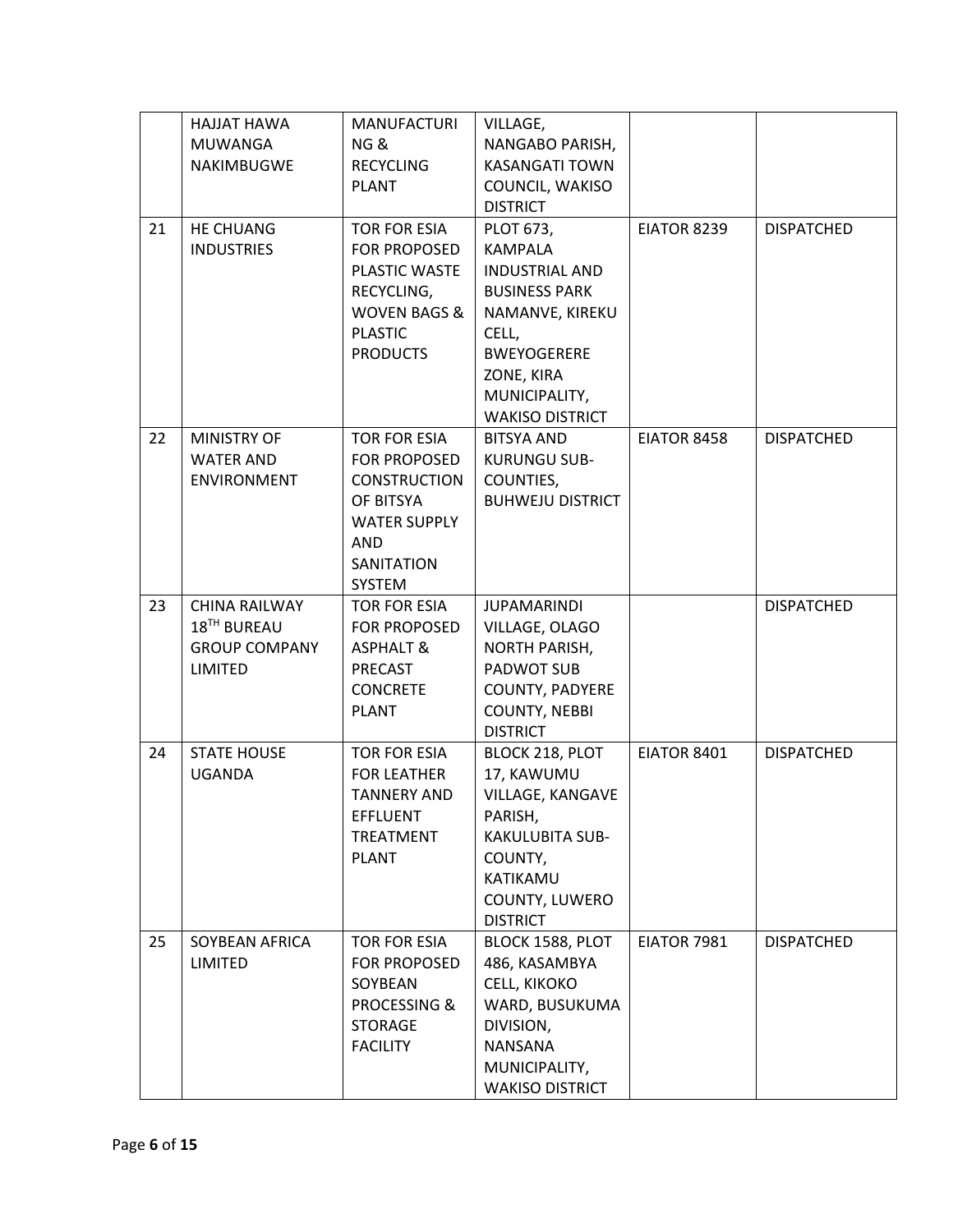| 26 | <b>VOOM PETROL</b>       | TOR FOR ESIA          | MBARARA-                |             | <b>DISPATCHED</b> |
|----|--------------------------|-----------------------|-------------------------|-------------|-------------------|
|    | <b>STATION</b>           | <b>FOR PROPOSED</b>   | <b>NTUNGAMO</b>         |             |                   |
|    |                          | <b>ESTABLISHMEN</b>   | ROAD, MISHENYI          |             |                   |
|    |                          | T OF VOOMA            | LC-1, ITOJJO            |             |                   |
|    |                          | <b>PETROL</b>         | PARISH, ITOJJO          |             |                   |
|    |                          | <b>STATION</b>        | SUB COUNTY,             |             |                   |
|    |                          |                       | <b>NTUNGAMO</b>         |             |                   |
|    |                          |                       | <b>DISTRICT</b>         |             |                   |
| 27 | <b>MUBENDE UNITED</b>    | <b>TOR FOR</b>        | KAGAABA CELL,           | EIATOR 8035 | <b>DISPATCHED</b> |
|    | <b>MINERS</b>            | <b>PROPOSED</b>       | KALAATA WARD,           |             |                   |
|    | ASSEMBLY(MUMA)           | <b>GOLD MINING</b>    | <b>BUKUYA TOWN</b>      |             |                   |
|    |                          | <b>PROJECT</b>        | COUNCIL,                |             |                   |
|    |                          |                       | KASSANDA                |             |                   |
|    |                          |                       | <b>DISTRICT</b>         |             |                   |
| 28 | <b>AFRICA AGROTECH</b>   | <b>TOR FOR ESIA</b>   | <b>MUHOKYA</b>          |             | <b>READY FOR</b>  |
|    | <b>LIMITED</b>           | FOR PROPOSED          | TRADING CENTRE,         |             | <b>DISPATCH</b>   |
|    |                          | <b>USED TYRES</b>     | MUHOKYA WARD,           |             |                   |
|    |                          | <b>RECYCLING</b>      | MUHOKYA TOWN            |             |                   |
|    |                          | <b>PLANT</b>          | COUNCIL, KASESE         |             |                   |
|    |                          |                       | <b>DISTRICT</b>         |             |                   |
| 29 | SECO MARINE (U)          | <b>TOR FOR</b>        | FISHWAYS CLOSE,         |             | <b>DISPATCHED</b> |
|    | <b>LTD</b>               | <b>PROPOSED</b>       | PLOT 14, OLD            |             |                   |
|    |                          | <b>SECO MARINE</b>    | <b>ENTEBBE CELL,</b>    |             |                   |
|    |                          | SHIPYARD              | KIGUNGU WARD,           |             |                   |
|    |                          |                       | DIVISION "B",           |             |                   |
|    |                          |                       | <b>ENTEBBE</b>          |             |                   |
|    |                          |                       | <b>MUNICIPAL</b>        |             |                   |
|    |                          |                       | COUNCIL, WAKISO         |             |                   |
|    |                          |                       | <b>DISTRICT</b>         |             |                   |
| 30 | REAL 07 OIL              | <b>TOR FOR ESIA</b>   | <b>BUKOLI "B" CELL,</b> |             | <b>DISPATCHED</b> |
|    | <b>INDUSTRY LIMITED</b>  | <b>FOR PROPOSED</b>   | <b>BUKOLI WARD,</b>     |             |                   |
|    |                          | <b>USED TYRES</b>     | <b>MAGAMAGA</b>         |             |                   |
|    |                          | <b>RECYCLING</b>      | TOWN COUNCIL,           |             |                   |
|    |                          | <b>FACTORY</b>        | <b>MAYUGE DISTRICT</b>  |             |                   |
| 31 | <b>DOTT SERVICES LTD</b> | TOR FOR ESIA          | KOCUS VILLAGE,          |             | <b>READY FOR</b>  |
|    | & COIL LIMITED JV        | FOR PROPOSED          | KOCUS PARISH,           |             | <b>DISPATCH</b>   |
|    |                          | CAMPSITE,             | <b>KAMUTUR SUB</b>      |             |                   |
|    |                          | <b>BATCHING</b>       | COUNTY, BUKEDEA         |             |                   |
|    |                          | PLANT, FUEL           | <b>DISTRICT</b>         |             |                   |
|    |                          | <b>STORAGE</b>        |                         |             |                   |
|    |                          | <b>FACILITY &amp;</b> |                         |             |                   |
|    |                          | <b>OTHER</b>          |                         |             |                   |
|    |                          | <b>ASSOCIATED</b>     |                         |             |                   |
|    |                          | <b>FACILITIES</b>     |                         |             |                   |
| 32 | <b>ENERGOPROJEKT</b>     | TOR FOR ESIA          | KIGANDA-                | EIATOR 8404 | <b>DISPATCHED</b> |
|    | NISKOGRADNJA-            | FOR PROPOSED          | KIGOLOBYA CELL,         |             |                   |
|    |                          |                       | KASAMBYA WARD,          |             |                   |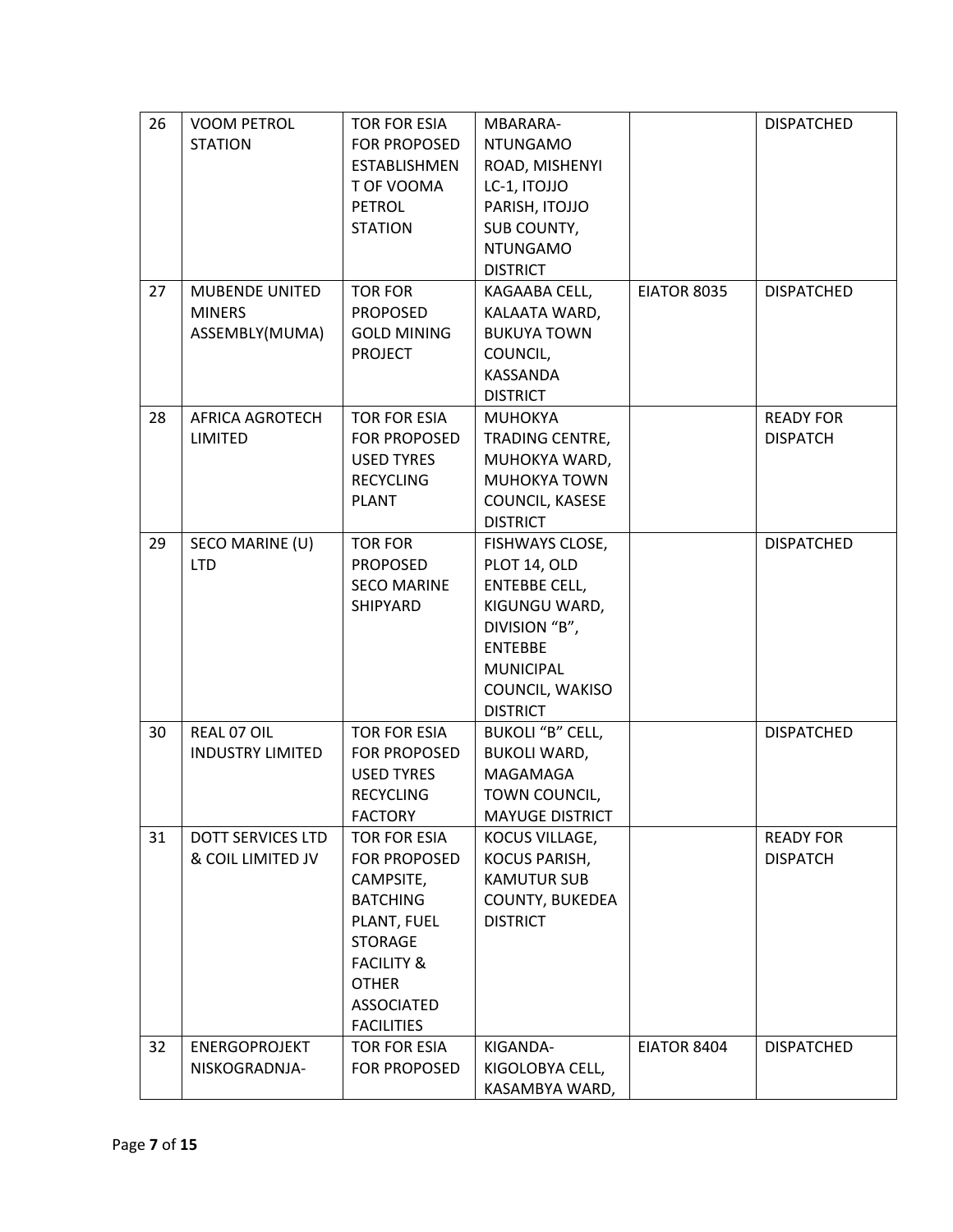|    | <b>JOINT STOCK</b>       | CONTRACTOR'S        | <b>KIGANDA TOWN</b>      |             |                   |
|----|--------------------------|---------------------|--------------------------|-------------|-------------------|
|    | <b>COMPANY</b>           | <b>CAMP</b>         | COUNCIL,                 |             |                   |
|    |                          |                     | KASANDA DISTRICT         |             |                   |
| 33 | <b>JUDE NGARAMBE</b>     | <b>TOR FOR</b>      | KISASI-BUKOTO            |             | <b>DISPATCHED</b> |
|    |                          | <b>PROPOSED</b>     | ROAD, PLOT 5321,         |             |                   |
|    |                          | <b>RECONSTRUCTI</b> | <b>BLOCK 214, KISOTA</b> |             |                   |
|    |                          | ON &                | ZONE, KISASI             |             |                   |
|    |                          | <b>REFURBISHMEN</b> | PARISH, NAKAWA           |             |                   |
|    |                          | <b>T OF FUEL</b>    | DIVISION,                |             |                   |
|    |                          | <b>STATION</b>      | <b>KAMPALA CAPITAL</b>   |             |                   |
|    |                          |                     | <b>CITY</b>              |             |                   |
| 34 | <b>NOBEL SYNTHETICS</b>  | <b>TOR FOR ESIA</b> | PLOT M/264,              | EIATOR 8411 | <b>DISPATCHED</b> |
|    | LIMITED                  | FOR PROPOSED        | <b>NTINDA</b>            |             |                   |
|    |                          | RE-                 | INDUSTRIAL AREA,         |             |                   |
|    |                          | DEVELOPMENT         | VILLAGE 14,              |             |                   |
|    |                          | OF GLUE             | NTINDA, NAKAWA           |             |                   |
|    |                          | <b>MANUFACTURI</b>  | <b>URBAN COUNCIL,</b>    |             |                   |
|    |                          | <b>NG FACILITY</b>  | KAMPALA CAPITAL          |             |                   |
|    |                          |                     | <b>CITY</b>              |             |                   |
| 35 | <b>MICROHAEM</b>         | <b>TOR FOR ESIA</b> | VILLAGE 7, NTINDA        | EIATOR 8420 | <b>DISPATCHED</b> |
|    | <b>SCIENTIFICS &amp;</b> | <b>FOR PROPOSED</b> |                          |             |                   |
|    |                          |                     | PARISH, NAKAWA           |             |                   |
|    | <b>MEDICAL SUPPLIES</b>  | <b>MOLECULAR</b>    | DIVISION,                |             |                   |
|    | LIMITED(MHS)             | <b>DIAGNOSTIC</b>   | KAMPALA CAPITAL          |             |                   |
|    |                          | KITS,               | <b>CITY</b>              |             |                   |
|    |                          | <b>CONSUMABLES</b>  |                          |             |                   |
|    |                          | & SELECTED          |                          |             |                   |
|    |                          | PHARMACEUTIC        |                          |             |                   |
|    |                          | ALS FACTORY         |                          |             |                   |
| 36 | NAKAKEMBO                | <b>TOR FOR</b>      | NDWADDEMUTWE             |             | <b>READY FOR</b>  |
|    | <b>MARIAM-IMRAN</b>      | <b>PROPOSED</b>     | VILLAGE, NANGA           |             | <b>DISPATCH</b>   |
|    | <b>ENERGY</b>            | <b>IMRAN ENERGY</b> | PARISH,                  |             |                   |
|    |                          | <b>FUEL STATION</b> | KIMENYEDDE SUB-          |             |                   |
|    |                          |                     | COUNTY, MUKONO           |             |                   |
|    |                          |                     | <b>DISTRICT</b>          |             |                   |
| 37 | <b>REDSUN</b>            | <b>TOR FOR ESIA</b> | DOYORO "B" CELL,         |             | <b>DISPATCHED</b> |
|    | <b>INTERNANTIONAL</b>    | FOR PROPOSED        | DOYORO PARISH,           |             |                   |
|    |                          | <b>MURRAM</b>       | <b>MUKURA TOWN</b>       |             |                   |
|    |                          | <b>BORROW PIT</b>   | COUNCIL, NGORA           |             |                   |
|    |                          |                     | <b>DISTRICT</b>          |             |                   |
| 38 | <b>SAMUEL OKELLO</b>     | <b>TOR FOR ESIA</b> | <b>ALONG KARUMA-</b>     | EIATOR 8409 | <b>DISPATCHED</b> |
|    |                          | FOR PROPOSED        | PAKWACH ROAD,            |             |                   |
|    |                          | <b>FUEL STATION</b> | PLOT 134 PACABU          |             |                   |
|    |                          |                     | LATORO VILLAGE,          |             |                   |
|    |                          |                     | <b>BARLYEC PARISH,</b>   |             |                   |
|    |                          |                     | <b>GOT APWOYO SUB-</b>   |             |                   |
|    |                          |                     |                          |             |                   |
|    |                          |                     | COUNTY, NWOYA            |             |                   |
|    |                          |                     | <b>DISTRICT</b>          |             |                   |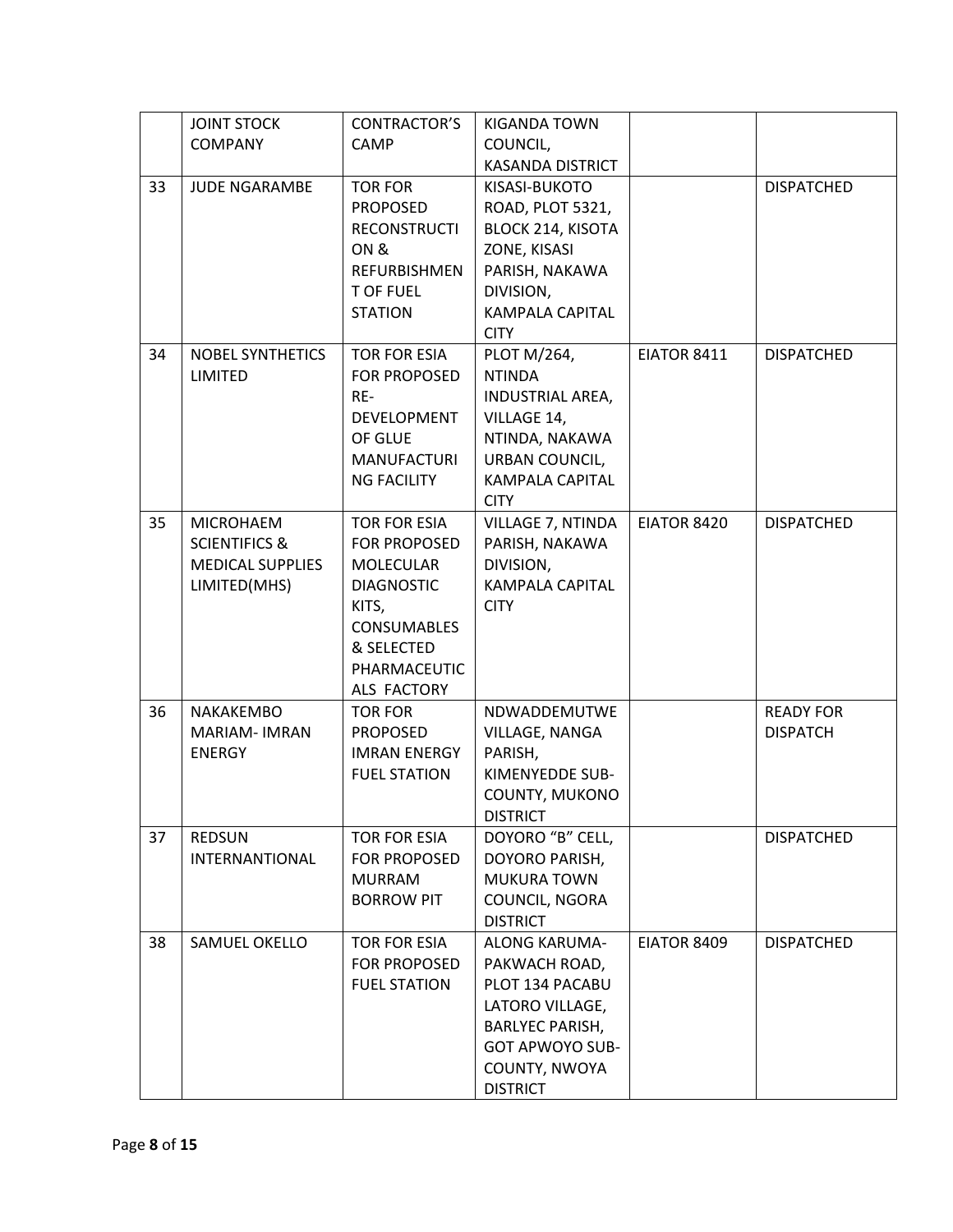| 39 | UGANDA CANCER | TOR FOR ESIA        | UPPER MULAGO        | EIATOR 8297 | <b>DISPATCHED</b> |
|----|---------------|---------------------|---------------------|-------------|-------------------|
|    | INSTITUTE     | <b>FOR</b>          | HILL, KABAO         |             |                   |
|    |               | <b>CONSTRUCTION</b> | VILLAGE, MULAGO-    |             |                   |
|    |               | OF PET SCANS        | I PARISH,           |             |                   |
|    |               | <b>FOR NUCLEAR</b>  | <b>KAWEMPE</b>      |             |                   |
|    |               | <b>MEDICINE</b>     | DIVISION, KAMPALA   |             |                   |
|    |               |                     | <b>CAPITAL CITY</b> |             |                   |

## **2.0 TORS FOR ENV. AUDITS**

|                | <b>DEVELOPER</b>      | <b>PROJECT</b>         | <b>LOCATION</b>        | <b>REFERENCE</b>  | <b>STATUS</b>     |
|----------------|-----------------------|------------------------|------------------------|-------------------|-------------------|
|                |                       |                        |                        | <b>NUMBER</b>     |                   |
| $\mathbf{1}$   | <b>MUKWANO</b>        | TOR FOR ENV. &         | PLOT 30,               | <b>EATOR 2792</b> | <b>DISPATCHED</b> |
|                | INDUSTRIES (U)        | SOCIAL AUDIT           | MUKWANO ROAD,          |                   |                   |
|                | <b>LTD</b>            | FOR MUKWANO            | <b>MAKINDYE</b>        |                   |                   |
|                |                       | <b>INDUSTRIES MAIN</b> | DIVISION,              |                   |                   |
|                |                       | <b>FACTORY</b>         | <b>KAMPALA CAPITAL</b> |                   |                   |
|                |                       | <b>COMPLEX</b>         | <b>CITY</b>            |                   |                   |
| $\overline{2}$ | <b>GURU NANAK OIL</b> | TOR FOR ENV.           | PLOT 26 STADIUM        | <b>TORTOR2351</b> | <b>DISPATCHED</b> |
|                | MILLS LIMITED         | AUDIT OF THE           | ROAD, RAILWAYS         |                   |                   |
|                |                       | SOAP                   | DIVISION, LIRA CITY    |                   |                   |
|                |                       | <b>MANUFACTURING</b>   |                        |                   |                   |
|                |                       | <b>PLANT</b>           |                        |                   |                   |
| $\overline{3}$ | <b>OLA ENERGY</b>     | <b>TOR FOR</b>         | <b>ALONG MUKONO-</b>   | <b>EATOR 2837</b> | <b>DISPATCHED</b> |
|                | <b>UGANDA</b>         | <b>ENV.AUDIT FOR</b>   | KALAGI ROAD,           |                   |                   |
|                |                       | <b>OLA ENERGY</b>      | LUKOJJO VILLAGE,       |                   |                   |
|                |                       | LIQUEFIED              | MPOMA PARISH,          |                   |                   |
|                |                       | PETROLEUM GAS          | <b>NAMA SUB</b>        |                   |                   |
|                |                       | <b>AND FURNACE</b>     | COUNTY, MUKONO         |                   |                   |
|                |                       | OIL DEPOT              | <b>DISTRICT</b>        |                   |                   |
| 4              | <b>OLA ENERGY</b>     | TOR FOR ENV.           | ALONG WAKALIGA         | <b>EATOR 2805</b> | <b>DISPATCHED</b> |
|                | <b>UGANDA</b>         | <b>AUDIT FOR OLA</b>   | ROAD, PLOT 240         |                   |                   |
|                |                       | <b>WAKALIGA FUEL</b>   | AND 241, KIBUGA        |                   |                   |
|                |                       | <b>SERVICE</b>         | BLOCK-1,               |                   |                   |
|                |                       |                        | WAKALIGA-A             |                   |                   |
|                |                       |                        | ZONE, NATEETE          |                   |                   |
|                |                       |                        | PARISH, RUBAGA         |                   |                   |
|                |                       |                        | DIVISION,              |                   |                   |
|                |                       |                        | <b>KAMPALA</b>         |                   |                   |
| 5              | <b>OLA ENERGY</b>     | TOR FOR ENV.           | <b>ALONG ELGON</b>     | <b>EATOR 2804</b> | <b>DISPATCHED</b> |
|                | <b>UGANDA</b>         | <b>AUDIT FOR OLA</b>   | <b>AVENUE IN</b>       |                   |                   |
|                |                       | <b>MBALE FUEL</b>      | BYASHARA CELL,         |                   |                   |
|                |                       | <b>SERVICE STATION</b> | <b>NORTHERN</b>        |                   |                   |
|                |                       |                        | <b>BOROUGH WARD,</b>   |                   |                   |
|                |                       |                        | <b>NORTHERN</b>        |                   |                   |
|                |                       |                        | DIVISION, MBALE        |                   |                   |
|                |                       |                        | CITY COUNCIL,          |                   |                   |
|                |                       |                        | <b>MBALE DISTRICT</b>  |                   |                   |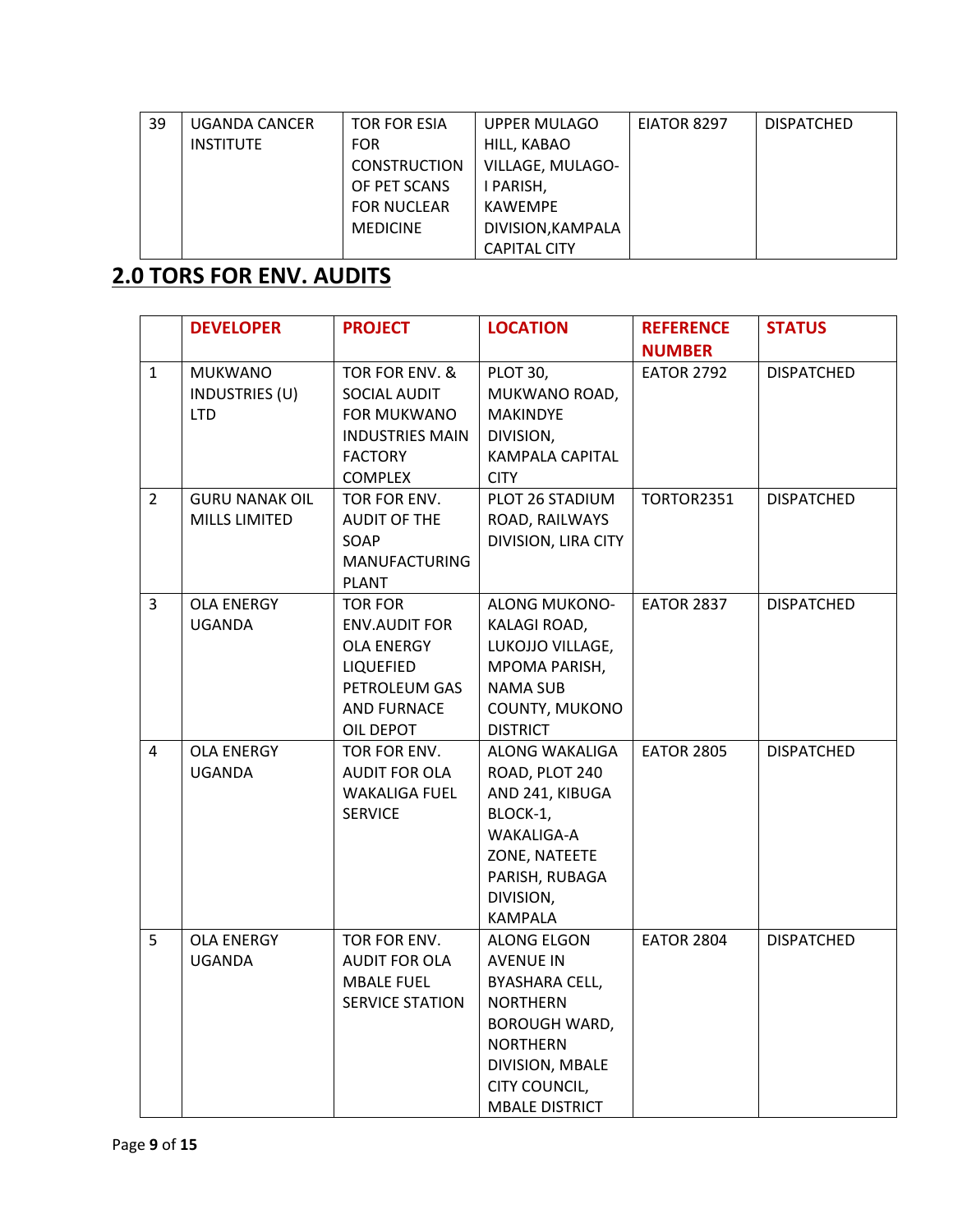| 6              | <b>RAMA ENERGY</b>   | <b>TOR FOR ESIA FOR</b> | <b>ALONG KAMPALA-</b> |                   | <b>DISPATCHED</b> |
|----------------|----------------------|-------------------------|-----------------------|-------------------|-------------------|
|                | <b>UGANDA</b>        | PROPOSED FUEL           | <b>MASAKA ROAD IN</b> |                   |                   |
|                |                      | <b>FILLING STATION</b>  | LUBANGA LC-1,         |                   |                   |
|                |                      |                         | <b>NKOZI SUB-</b>     |                   |                   |
|                |                      |                         | COUNTY,               |                   |                   |
|                |                      |                         | <b>MAWOKOTA</b>       |                   |                   |
|                |                      |                         | SOUTH, MPIGI          |                   |                   |
|                |                      |                         | <b>DISTRICT</b>       |                   |                   |
| $\overline{7}$ | <b>PETROCITY</b>     | <b>TOR FOR</b>          | MUBENDE,              | <b>EATOR 2816</b> | <b>DISPATCHED</b> |
|                | ENTERPRISES(U)       | <b>ENV.AUDIT FOR 6</b>  | KYEGEGWA,             |                   |                   |
|                | <b>LTD</b>           | PETROCITY FUEL          | KABAROLE,             |                   |                   |
|                |                      | <b>STATIONS</b>         | MITYANA, KASESE       |                   |                   |
|                |                      |                         | <b>AND KIBOGA</b>     |                   |                   |
|                |                      |                         | <b>DISTRICTS</b>      |                   |                   |
| 8              | <b>PETROCITY</b>     | <b>TOR FOR</b>          | SEMBABULE,            | <b>EATOR 2825</b> | <b>DISPATCHED</b> |
|                | ENTERPRISES(U)       | <b>ENV.AUDIT FOR</b>    | KYOTERA, RAKAI,       |                   |                   |
|                | <b>LTD</b>           | <b>THE 10</b>           | KALUNGU,              |                   |                   |
|                |                      | PETROCITY FUEL          | MASAKA, LWENGO        |                   |                   |
|                |                      | <b>STATIONS</b>         | & IBANDA              |                   |                   |
|                |                      |                         | <b>DISTRICTS</b>      |                   |                   |
| 9              | SAVETREE ENERGY      | <b>TOR FOR</b>          | ALONG MASAKA          |                   | <b>DISPATCHED</b> |
|                | <b>LIMITED</b>       | <b>ENV.AUDIT OF</b>     | ROAD, PLOT 129,       |                   |                   |
|                |                      | <b>SAVETREE</b>         | <b>BLOCK 333,</b>     |                   |                   |
|                |                      | <b>ENERGY LIMITED</b>   | <b>NKOKONJERU</b>     |                   |                   |
|                |                      |                         | VILLAGE,              |                   |                   |
|                |                      |                         | <b>KYENGERA TOWN</b>  |                   |                   |
|                |                      |                         | COUNCIL, WAKISO       |                   |                   |
|                |                      |                         | <b>DISTRICT</b>       |                   |                   |
| 10             | MOGAS UGANDA         | <b>TOR FOR</b>          | <b>DISTRICTS OF</b>   |                   | <b>DISPATCHED</b> |
|                | <b>LIMITED</b>       | <b>ENV.AUDITS OF</b>    | MUBENDE,              |                   |                   |
|                |                      | 29 MOGAS FUEL           | WAKISO, KAMULI,       |                   |                   |
|                |                      | <b>STATIONS</b>         | <b>BUSHENYI,</b>      |                   |                   |
|                |                      |                         | IBANDA, JINJA,        |                   |                   |
|                |                      |                         | MUKONO, KALIRO,       |                   |                   |
|                |                      |                         | KYEGEGEWA,            |                   |                   |
|                |                      |                         | KYOTERA, LIRA,        |                   |                   |
|                |                      |                         | MBALE, KIRUHURA,      |                   |                   |
|                |                      |                         | KAMPALA, MPIGI,       |                   |                   |
|                |                      |                         | NTUNGAMO,             |                   |                   |
|                |                      |                         | <b>KABAROLE AND</b>   |                   |                   |
|                |                      |                         | MASAKA                |                   |                   |
| 11             | <b>ULELA COMPANY</b> | <b>TOR FOR</b>          | PLOT 3290,            | <b>EATOR 2877</b> | <b>READY FOR</b>  |
|                | <b>LTD</b>           | <b>ENV.AUDIT FOR</b>    | KYADONDO ROAD,        |                   | <b>DISPATCH</b>   |
|                |                      | THR OPERATIONS          | <b>KAMPALA</b>        |                   |                   |
|                |                      | OF POLYTHENE &          | <b>INDUSTRY AND</b>   |                   |                   |
|                |                      | POLYPROPYLENE           | <b>BUSINESS PARK-</b> |                   |                   |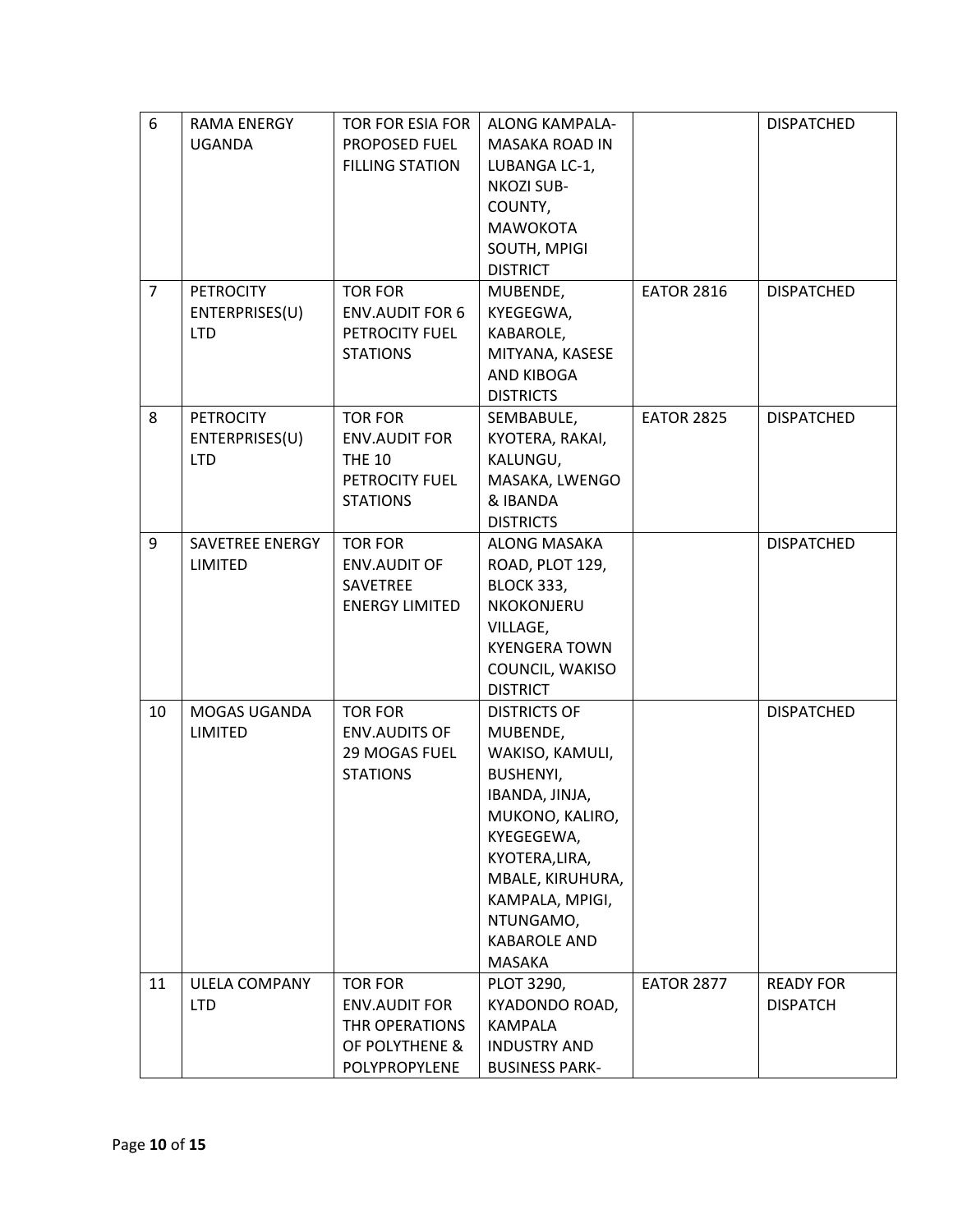|    |                           | PPE TARPAULIN                          | NAMANVE, WAKISO                           |                   |                   |
|----|---------------------------|----------------------------------------|-------------------------------------------|-------------------|-------------------|
|    |                           | <b>PRODUCTION</b>                      | <b>DISTRICT</b>                           |                   |                   |
| 12 | SSEMAKULA                 | <b>TOR FOR</b>                         | NAKAGERE                                  |                   | <b>DISPATCHED</b> |
|    | <b>HERMAN JOSEPH</b>      | ENV.COMPLIANCE                         | VILLAGE,                                  |                   |                   |
|    |                           | <b>AUDIT FOR STONE</b>                 | <b>BUKERERE PARISH,</b>                   |                   |                   |
|    |                           | <b>QUARRY AND</b>                      | GOMA DIVISION,                            |                   |                   |
|    |                           | <b>CRUSHING PLANT</b>                  | <b>MUKONO DISTRICT</b>                    |                   |                   |
| 13 | <b>LAKESIDE DAIRY</b>     | <b>TOR FOR</b>                         | PLOT 4-8, NTENGYE                         |                   | <b>DISPATCHED</b> |
|    | LIMITED                   | <b>ENV.AUDIT FOR</b>                   | ROAD, KIREHE                              |                   |                   |
|    |                           | THE OPERATIONS                         | VILLAGE,                                  |                   |                   |
|    |                           | OF A MILK                              | <b>NYAMITANGA</b>                         |                   |                   |
|    |                           | <b>PROCESSING</b>                      | DIVISION,                                 |                   |                   |
|    |                           | <b>PLANT</b>                           | <b>MBARARA</b>                            |                   |                   |
|    |                           |                                        | <b>DISTRICT</b>                           |                   |                   |
| 14 | PIPELINE DESIGN<br>& FOAM | <b>TOR FOR</b>                         | LUZIRA                                    | EA 2768           | <b>DISPATCHED</b> |
|    | <b>INDUSTRIES LTD</b>     | ENV.COMPLIANCE<br><b>AUDIT FOR THE</b> | <b>INDUSTRIAL PARK,</b><br>PLOT 6, LUZIRA |                   |                   |
|    |                           | <b>PLASTIC BAGS</b>                    | <b>INDUSTRIAL PARK</b>                    |                   |                   |
|    |                           | <b>MAKING FACILITY</b>                 | VILLAGE, LUZIRA                           |                   |                   |
|    |                           |                                        | PARISH, NAKAWA                            |                   |                   |
|    |                           |                                        | DIVISION,                                 |                   |                   |
|    |                           |                                        | <b>KAMPALA CAPITAL</b>                    |                   |                   |
|    |                           |                                        | <b>CITY</b>                               |                   |                   |
| 15 | NATIONAL SOCIAL           | <b>TOR FOR</b>                         | LUBOWA-                                   |                   | <b>DISPATCHED</b> |
|    | <b>SECURITY FUND</b>      | <b>ENV.AUDIT OF</b>                    | <b>KYEYAGALIRE LC1</b>                    |                   |                   |
|    | (NSSF)                    | THE SEWERAGE &                         | CELL, SEGUKU                              |                   |                   |
|    |                           | <b>WASTE WATER</b>                     | WARD, NDEJJE                              |                   |                   |
|    |                           | <b>TREATMENT</b>                       | DIVISION,                                 |                   |                   |
|    |                           | <b>FACILITY</b>                        | <b>MAKINDYE</b>                           |                   |                   |
|    |                           |                                        | SSASBAGABO                                |                   |                   |
|    |                           |                                        | MUNICIPALITY,                             |                   |                   |
|    |                           |                                        | <b>WAKISO DISTRICT</b>                    |                   |                   |
| 16 | <b>MUHAMMAD</b>           | <b>TOR FOR</b>                         | <b>ALONG JINJA-</b>                       |                   | <b>READY FOR</b>  |
|    | SALHIAY                   | <b>ENV.COMPLIANCE</b>                  | KAYUNGA ROAD,                             |                   | <b>DISPATCH</b>   |
|    |                           | <b>AUDIT FOR NJERU</b>                 | PLOT 11, TRAINGLE                         |                   |                   |
|    |                           | ASA FUEL<br><b>STATION</b>             | VILLAGE, NJERU                            |                   |                   |
|    |                           |                                        | NORTH WARD,<br>NJERU DIVISION,            |                   |                   |
|    |                           |                                        | NJERU MUNICIPAL                           |                   |                   |
|    |                           |                                        | COUNCIL, BUIKWE                           |                   |                   |
|    |                           |                                        | <b>DISTRICT</b>                           |                   |                   |
| 17 | <b>JUBICO</b>             | <b>TOR FOR</b>                         | ALONG JACKSON                             | <b>EATOR 2833</b> | <b>READY FOR</b>  |
|    | <b>INDUSTRIES LTD</b>     | <b>ENV.AUDIT FOR</b>                   | OYUKU ROAD,                               |                   | <b>DISPATCH</b>   |
|    |                           | THE OPERATIONS                         | PLOTS 54-56,                              |                   |                   |
|    |                           | OF THE SOYA                            | RAILWAY                                   |                   |                   |
|    |                           | <b>BEAN &amp; SUN</b>                  | QUARTERS "A"                              |                   |                   |
|    |                           | <b>FLOWER MILL &amp;</b>               | VILLAGE, RAILWAY                          |                   |                   |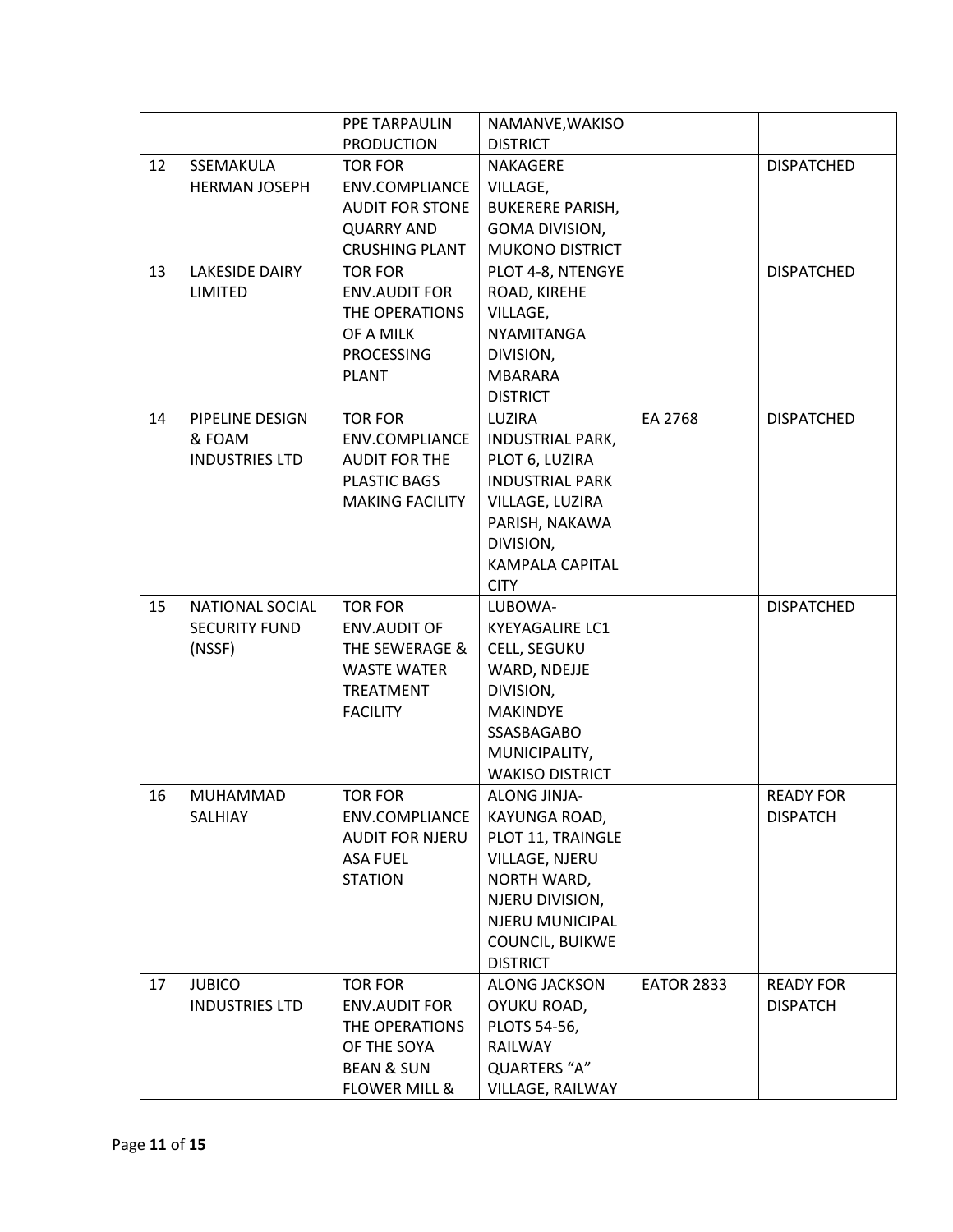|  | <b>PROCESSING</b> | QUARTERS PARISH,    |  |
|--|-------------------|---------------------|--|
|  | <b>FACILITY</b>   | RAILWAYS            |  |
|  |                   | DIVISION, LIRA CITY |  |
|  |                   |                     |  |

#### **3.0 ENVIRONMENTAL COMPLIANCE AUDIT**

|                | <b>DEVELOPER</b>      | <b>PROJECT</b>          | <b>LOCATION</b>         | <b>REFERENCE</b> | <b>STATUS</b>    |
|----------------|-----------------------|-------------------------|-------------------------|------------------|------------------|
|                |                       |                         |                         | <b>NUMBER</b>    |                  |
| $\mathbf{1}$   | <b>MAYUGE SUGAR</b>   | ENV.                    | PLOT 4, BLOCK           | EA 10523         | <b>READY FOR</b> |
|                | <b>INDUSTRIES</b>     | COMPLIANCE              | 295, BUKAYA             |                  | <b>PAYMENT</b>   |
|                |                       | <b>AUDIT FOR THE</b>    | VILLAGE, NJERU          |                  |                  |
|                |                       | <b>STEEL</b>            | <b>MUNICIPAL</b>        |                  |                  |
|                |                       | <b>MANUFACTURING</b>    | COUNCIL, BUIKWE         |                  |                  |
|                |                       | <b>FACTORY</b>          | <b>DISTRICT</b>         |                  |                  |
| $\overline{2}$ | <b>NEW FOREST</b>     | ENV.                    | BLOCK 164, PLOT         |                  | <b>READY FOR</b> |
|                | <b>COMPANY</b>        | PERFORMANCE             | 9, NALUGAZI             |                  | PAYMENT          |
|                |                       | OF THE POLE             | VILLAGE, NAMA           |                  |                  |
|                |                       | TREATMENT               | PARISH, BUSIMBI         |                  |                  |
|                |                       | <b>PLANT</b>            | SUB-COUNTY,             |                  |                  |
|                |                       |                         | MITYANA DISTRICT        |                  |                  |
| 3              | <b>PRISTINE FOODS</b> | ENV.                    | KIREKA-KAMULI           |                  | <b>READY FOR</b> |
|                | LIMITED               | PERFORMANCE             | ROAD, BLOCK 230,        |                  | <b>PAYMENT</b>   |
|                |                       | OF THE EGGS             | PLOT 1228,              |                  |                  |
|                |                       | <b>PROCESSING</b>       | KAMULI "A" ZONE,        |                  |                  |
|                |                       | <b>PLANT</b>            | KIREKA WARD,            |                  |                  |
|                |                       |                         | <b>KIRA MUNICIPAL</b>   |                  |                  |
|                |                       |                         | COUNCIL, WAKISO         |                  |                  |
|                |                       |                         | <b>DISTRICT</b>         |                  |                  |
| 4              | ATC UGANDA            | ENV.                    | ZONE 19 VILLAGE,        |                  | <b>READY FOR</b> |
|                | LIMITED               | COMPLIANCE              | NTINDA PARISH,          |                  | <b>PAYMENT</b>   |
|                |                       | <b>AUDIT REPORT</b>     | <b>NAKAWA WEST</b>      |                  |                  |
|                |                       | <b>FOR NTINDA</b>       | DIVISION,               |                  |                  |
|                |                       | <b>MINISTERS</b>        | <b>KAMPALA CAPITAL</b>  |                  |                  |
|                |                       | <b>VILLAGE BTS(SITE</b> | <b>CITY</b>             |                  |                  |
|                |                       | ID:605381)              |                         |                  |                  |
| 5              | ATC UGANDA            | ENV.                    | <b>BUGANA-KICHIOKE</b>  |                  | <b>READY FOR</b> |
|                | LIMITED               | COMPLIANCE              | VILLAGE, BUGANA         |                  | <b>PAYMENT</b>   |
|                |                       | <b>AUDIT REPORT</b>     | PARISH, BULIISA         |                  |                  |
|                |                       | <b>FOR NGEGE</b>        | SUB-COUNTY,             |                  |                  |
|                |                       | <b>BTS(SITE</b>         | <b>BULIISA DISTRICT</b> |                  |                  |
|                |                       | ID:609272)              |                         |                  |                  |
| 6              | ATC UGANDA            | ENV. AND SOCIAL         | KAISO VILLAGE,          | EA 10662         | <b>READY FOR</b> |
|                | LIMITED               | COMPLIANCE              | <b>MBEGU PARISH,</b>    |                  | <b>PAYMENT</b>   |
|                |                       | <b>AUDIT REPORT OF</b>  | <b>BUSERUKA SUB-</b>    |                  |                  |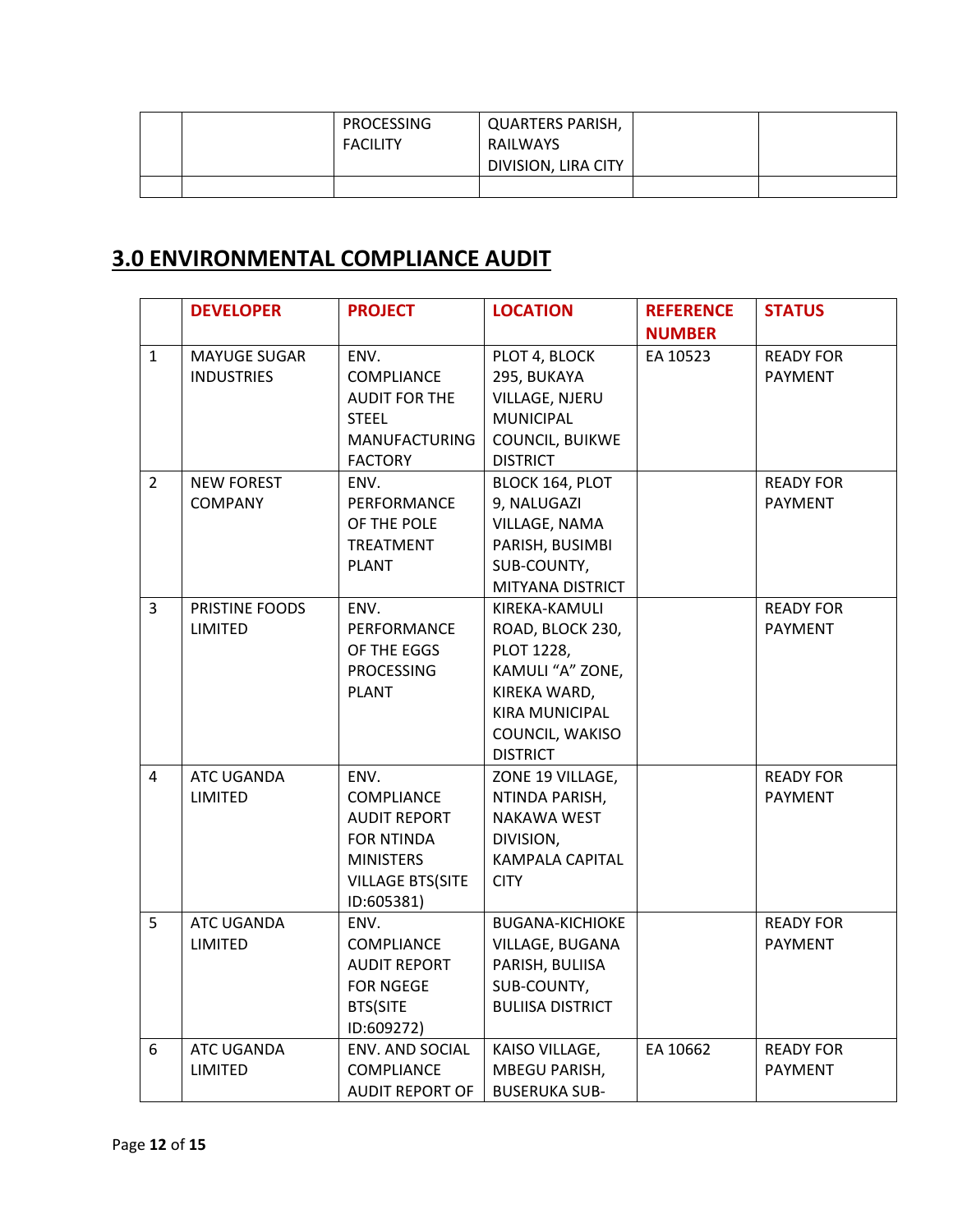|                |                   | THE KISINJA            | COUNTY, HOIMA          |          |                  |
|----------------|-------------------|------------------------|------------------------|----------|------------------|
|                |                   | <b>BTS(SITE</b>        | <b>DISTRICT</b>        |          |                  |
|                |                   | ID:605785)             |                        |          |                  |
| $\overline{7}$ | ATC UGANDA        | ENV. AND SOCIAL        | KIRYATETE EAST,        | EA 10665 | <b>READY FOR</b> |
|                | LIMITED           | <b>COMPLIANCE</b>      | SOUTH WARD,            |          | <b>PAYMENT</b>   |
|                |                   | <b>AUDIT REPORT</b>    | <b>KAHOORA</b>         |          |                  |
|                |                   | FOR THE                | DIVISION, HOIMA        |          |                  |
|                |                   | KIRYATETE EAST         | CITY, HOIMA            |          |                  |
|                |                   | <b>BTS(SITE</b>        | <b>DISTRICT</b>        |          |                  |
|                |                   | ID:605875)             |                        |          |                  |
| 8              | ATC UGANDA        | <b>ENV. AND SOCIAL</b> | KAWAALA                | EA 10974 | <b>READY FOR</b> |
|                | LIMITED           | <b>COMPLIANCE</b>      | CENTRAL ZONE,          |          | <b>PAYMENT</b>   |
|                |                   | <b>AUDIT REPORT</b>    | KASUBI PARISH,         |          |                  |
|                |                   | FOR KAWAALA            | <b>RUBAGA NORTH</b>    |          |                  |
|                |                   | <b>BTS(SITE</b>        | DIVISION,              |          |                  |
|                |                   | ID:605173)             | KAMPALA CAPITAL        |          |                  |
|                |                   |                        | <b>CITY</b>            |          |                  |
| 9              | ATC UGANDA        | ENV.                   | KATUHE CELL,           |          | <b>READY FOR</b> |
|                | <b>LIMITED</b>    | <b>COMPLIANCE</b>      | <b>KYABANDANA</b>      |          | <b>PAYMENT</b>   |
|                |                   | <b>AUDIT REPORT</b>    | WEST WARD,             |          |                  |
|                |                   | <b>FOR SHUKU</b>       | SHEEMA CENTRAL         |          |                  |
|                |                   | SHEEMA BTS(SITE        | DIVISION, SHEEMA       |          |                  |
|                |                   | ID:605909)             | MUNICIPALITY,          |          |                  |
|                |                   |                        | SHEEMA DISTRICT        |          |                  |
| 10             | <b>CROWN AND</b>  | ENV.                   | BLOCK 113, PLOT        |          | <b>READY FOR</b> |
|                | <b>PACKAGING</b>  | PERFORMANCE            | 894, KAMPALA           |          | <b>PAYMENT</b>   |
|                | <b>LIMITED</b>    | OF CROWN AND           | INDUSTRIAL AND         |          |                  |
|                |                   | <b>METAL</b>           | <b>BUSINESS PARK,</b>  |          |                  |
|                |                   | <b>PACKAGING</b>       | NANTABULIRWA           |          |                  |
|                |                   | <b>MANUFACTURING</b>   | VILLAGE, GOMA          |          |                  |
|                |                   | <b>PLANT</b>           | DIVISION,              |          |                  |
|                |                   |                        | KYAGGWE                |          |                  |
|                |                   |                        | COUNTY, MUKONO         |          |                  |
|                |                   |                        | <b>DISTRICT</b>        |          |                  |
| 11             | G.M. SUGAR        | ENV. AUDIT             | PLOT 251, BLOCK        |          | <b>READY FOR</b> |
|                |                   | <b>REPORT FPR</b>      | 292, LUGAZI II         |          | <b>PAYMENT</b>   |
|                |                   | <b>OPERATIONS OF A</b> | VILLAGE, NJERU         |          |                  |
|                |                   | <b>PLASTIC</b>         | WEST WARD,             |          |                  |
|                |                   | <b>MANUFACTURING</b>   | NJERU CENTRAL          |          |                  |
|                |                   | <b>PLANT</b>           | DIVISION, NJERU        |          |                  |
|                |                   |                        | MUNICIPALITY,          |          |                  |
|                |                   |                        | <b>BUIKWE DISTRICT</b> |          |                  |
| 12             | <b>MICHEAL</b>    | ENV.                   | <b>ALONG KAMPALA-</b>  |          | <b>READY FOR</b> |
|                | <b>TUMUHAIRWE</b> | COMPLIANCE             | GULU HIGHWAY,          |          | <b>PAYMENT</b>   |
|                |                   | <b>AUDIT REPORT</b>    | KIKOOBA VILLAGE,       |          |                  |
|                |                   | FOR MK-                | <b>BUJJABE PARISH,</b> |          |                  |
|                |                   |                        | <b>NAKITOMA SUB-</b>   |          |                  |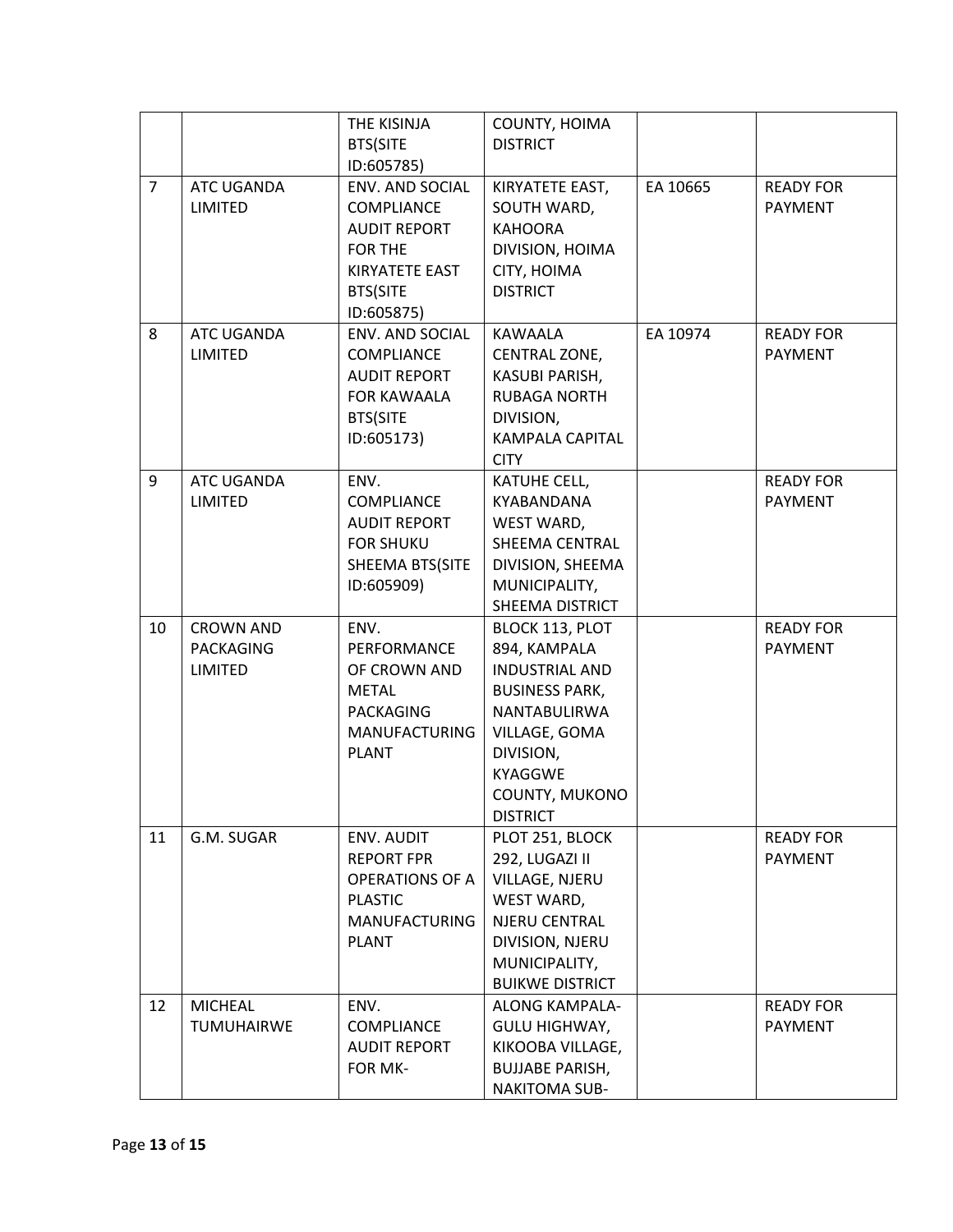|    |                          | <b>NAKITOMA FUEL</b> | COUNTY,                |                  |
|----|--------------------------|----------------------|------------------------|------------------|
|    |                          | <b>STATION</b>       | NAKASONGOLA            |                  |
|    |                          |                      | <b>DISTRICT</b>        |                  |
| 13 | <b>DEMO</b>              | ENV.COMPLIANCE       | PLOT 1, LUGARD         | <b>READY FOR</b> |
|    | <b>ENTERPRISES</b>       | <b>AUDIT REPORT</b>  | ROAD, BAZAAR           | <b>PAYMENT</b>   |
|    |                          | FOR DEMO FUEL        | WARD, CENTRAL          |                  |
|    |                          | <b>STATION</b>       | DIVISION, FORT         |                  |
|    |                          |                      | PORTAL CITY            |                  |
|    |                          |                      | <b>COUNCIL</b>         |                  |
| 14 | <b>BIYINZIKA POULTRY</b> | <b>ENV.AUDIT FOR</b> | BLOCK 106, PLOTS       | <b>RAEDY FOR</b> |
|    | <b>INTERNATIONAL</b>     | THE OPERATIONS       | 261,279,314&262,       | <b>PAYMENT</b>   |
|    |                          | OF BIYINZIKA         | KIGUNGA LC-1,          |                  |
|    |                          | POULTRY FARM         | NYENJE WARD            |                  |
|    |                          |                      | PARISH, GOMA           |                  |
|    |                          |                      | SUB COUNTY,            |                  |
|    |                          |                      | <b>MUKONO DISTRICT</b> |                  |
|    |                          |                      |                        |                  |

#### **5.0 OTHER CORRESPONDENCES**

|                | <b>DEVELOPER</b>                                  | <b>PROJECT</b>                                                                                                                        | <b>LOCATION</b>                                                                                                                                                                                                                                                           | <b>REFERENCE</b><br><b>NUMBER</b> | <b>STATUS</b>                       |
|----------------|---------------------------------------------------|---------------------------------------------------------------------------------------------------------------------------------------|---------------------------------------------------------------------------------------------------------------------------------------------------------------------------------------------------------------------------------------------------------------------------|-----------------------------------|-------------------------------------|
| $\mathbf{1}$   | <b>SINOHYDRO</b><br><b>CORPORATION</b><br>LIMITED | <b>DECOMISSIONING</b><br><b>PLAN FOR MUCK</b><br><b>DISPOSAL</b><br><b>FACILITIES</b>                                                 | <b>KARUMA</b><br><b>HYDROPOWER</b><br>PLANT PROJECT<br>SITE, AWOO CELL,<br><b>KARUMA TOWN</b><br>COUNCIL,<br>KIRYANDONGO<br><b>DISTRICT &amp; MUCK</b><br>DISPOSAL 1 IN<br>NORA VILLAGE,<br><b>JUMA PARISH,</b><br><b>KAMDINI SUB-</b><br>COUNTY, OYAM<br><b>DISTRICT</b> | EIA 7695                          | <b>READY FOR</b><br><b>DISPATCH</b> |
| $\overline{2}$ | P.A.C S.P.A                                       | <b>DECOMMISSIONING</b><br><b>AND RESTORATION</b><br><b>PLAN FOR</b><br>NYAKAYOJO STONE<br><b>QUARRY &amp; STONE</b><br><b>CRUSHER</b> | <b>ALONG KIKAGATI-</b><br>MURONGO ROAD,<br><b>NYAKAYOJO</b><br>VILLAGE,<br>KIKAGATI BORDER<br>WARD, KIKAGATI<br>TOWN COUNCIL,<br><b>ISINGIRO</b><br><b>DISTRICT</b>                                                                                                       |                                   | <b>READY FOR</b><br><b>DISPATCH</b> |